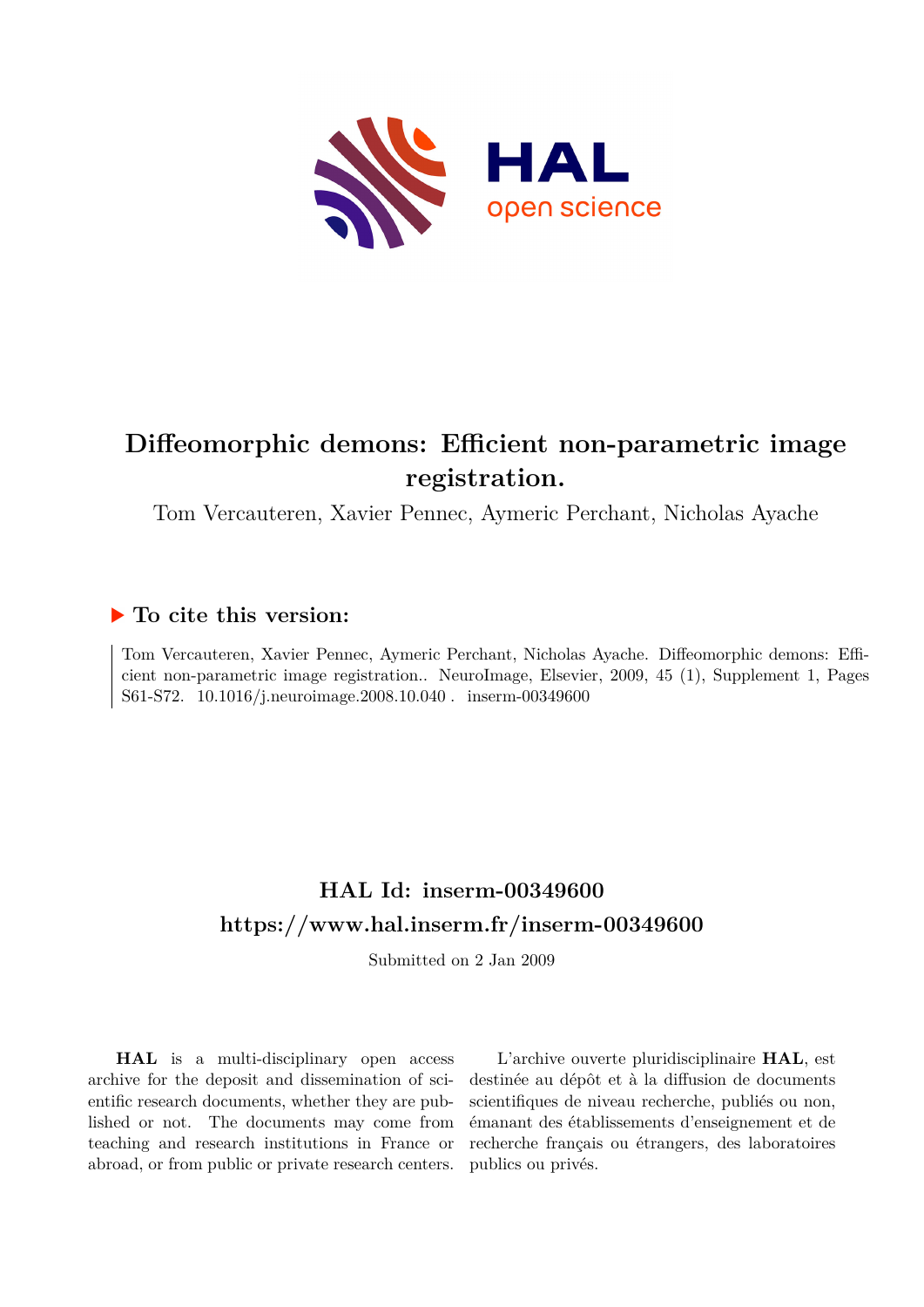# Diffeomorphic Demons: Efficient Non-parametric Image Registration

Tom Vercauteren<sup>a,∗</sup>, Xavier Pennec<sup>b</sup>, Aymeric Perchant<sup>a</sup>, Nicholas Ayache<sup>b</sup>

<sup>a</sup>Mauna Kea Technologies,9 rue d'Enghien, 75010 Paris, France b INRIA Sophia Antipolis, Asclepios Research Project, 2004 route des Lucioles - BP 93, 06902 Sophia Antipolis Cedex, France

#### Abstract

We propose an efficient non-parametric diffeomorphic image registration algorithm based on Thirion's demons algorithm. In the first part of this paper, we show that Thirion's demons algorithm can be seen as an optimization procedure on the entire space of displacement fields. We provide strong theoretical roots to the different variants of Thirion's demons algorithm. This analysis predicts a theoretical advantage for the symmetric forces variant of the demons algorithm. We show on controlled experiments that this advantage is confirmed in practice and yields a faster convergence. In the second part of this paper, we adapt the optimization procedure underlying the demons algorithm to a space of diffeomorphic transformations. In contrast to many diffeomorphic registration algorithms, our solution is computationally efficient since in practice it only replaces an addition of displacement fields by a few compositions. Our experiments show that in addition to being diffeomorphic, our algorithm provides results that are similar to the ones from the demons algorithm but with transformations that are much smoother and closer to the gold standard, available in controlled experiments, in terms of Jacobians.

#### 1. Introduction

Although non-rigid image registration has been a very active area of research for some time, it is still widely accepted that more work is needed. Typical research objectives aim at lowering the computational requirements, increasing the robustness, and better constraining the registration. In this paper, we build on the efficient tools presented in [\(Benhimane and Malis,](#page-26-0) [2004;](#page-26-0) [Vercauteren et al.](#page-28-0), [2007a](#page-28-0)[,c](#page-29-0)) and show that Thirion's demons algorithm [\(Thirion,](#page-28-1)

Email addresses: tom.vercauteren@maunakeatech.com (Tom Vercauteren),

Preprint submitted to Neuroimage  $October 22, 2008$ 

<sup>∗</sup>Corresponding author.

xavier.pennec@sophia.inria.fr (Xavier Pennec), aymeric.perchant@maunakeatech.com (Aymeric Perchant), nicholas.ayache@sophia.inria.fr (Nicholas Ayache)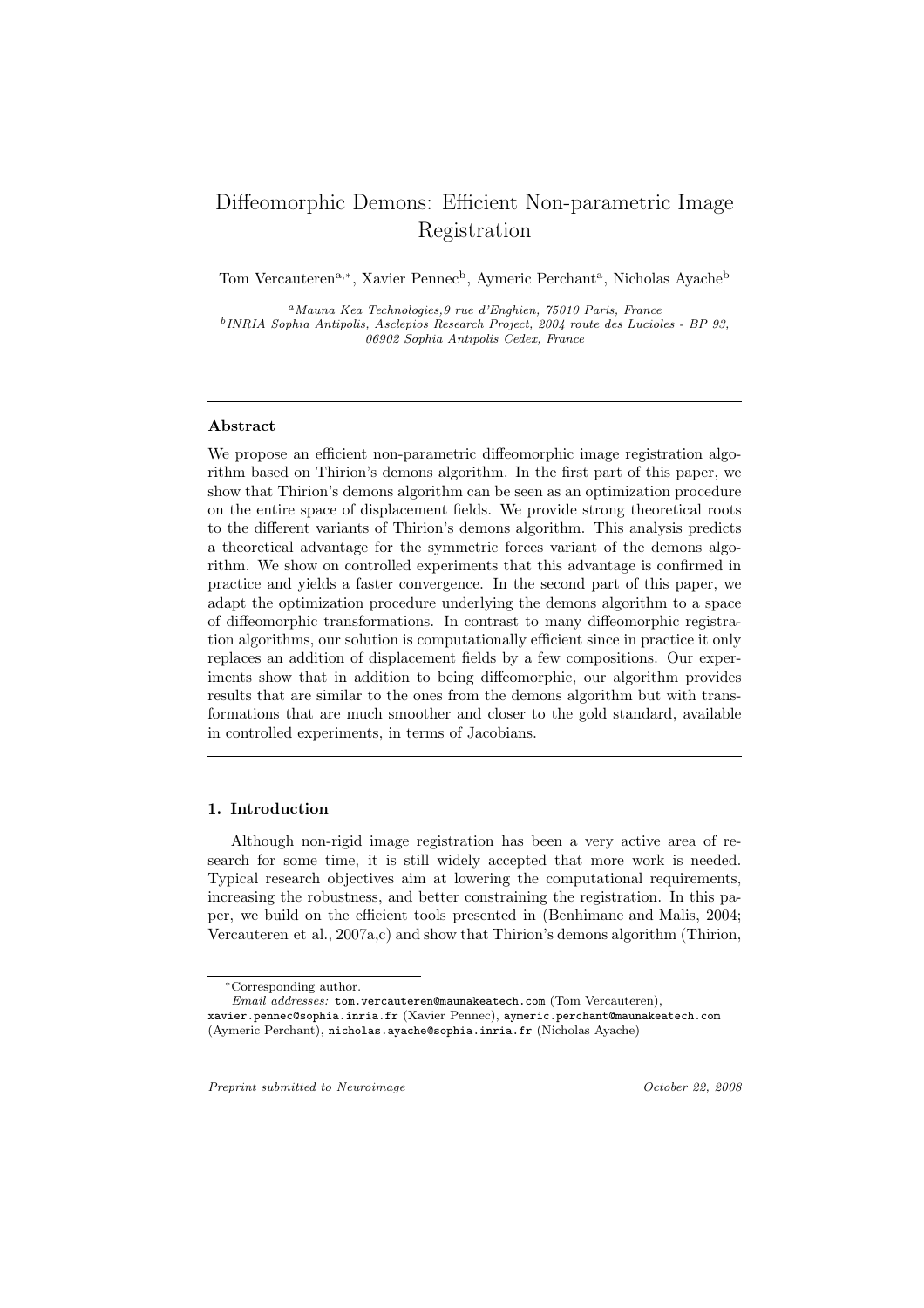[1998\)](#page-28-1) can be extended to provide a very efficient non-parametric diffeomorphic image registration algorithm. To make this work available to a wide audience, we proposed in [\(Vercauteren et al.,](#page-29-1) [2007b](#page-29-1)) an open-source implementation based on the Insight Toolkit (ITK) [\(Ibáñez et al.,](#page-27-0) [2005\)](#page-27-0). It can be downloaded at <http://hdl.handle.net/1926/510>.

We have shown in [\(Vercauteren et al.](#page-28-0), [2007a\)](#page-28-0) that, for the problem of linear image registration, the efficient second-order minimization (ESM) algorithm [\(Benhimane and Malis](#page-26-0), [2004,](#page-26-0) [2007;](#page-26-1) [Malis](#page-27-1), [2004](#page-27-1)) provides a very interesting alternative to classical schemes. Looking at non-rigid image registration, one of the most efficient methods is the demons algorithm proposed by Thirion [\(Thirion](#page-28-1), [1998](#page-28-1)). Several variants of the algorithm have been proposed depending on how the forces are computed. In [\(Wang et al.,](#page-29-2) [2005](#page-29-2); [Rogelj and Kovačič,](#page-28-2) [2006\)](#page-28-2) an ad hoc symmetrization of the demons forces similar to the one proposed by Thirion was shown to improve the results of the original demons algorithm. In [\(Pennec et al.,](#page-28-3) [1999](#page-28-3); [Cachier et al.](#page-26-2), [2003;](#page-26-2) [Modersitzki](#page-28-4), [2004\)](#page-28-4), it has been shown that the demons algorithm had connections with gradient descent and variational schemes. However, to the best of our knowledge, the different variants of the demons have not been given a strong unified theoretical justification.

Our first contribution in this paper, Section [2,](#page-3-0) is to show that we can provide a strong theoretical justification to the demons algorithm and that the different variants are related to the use of different optimizers. One of the main results of this theoretical analysis we initially presented in [\(Vercauteren et al.](#page-28-0), [2007a\)](#page-28-0) is to show that the symmetric forces variant can be related to the ESM scheme of [\(Benhimane and Malis,](#page-26-0) [2004;](#page-26-0) [Malis](#page-27-1), [2004](#page-27-1)). This study thus explains, from a theoretical point of view, why the symmetric forces demons algorithm appears to be more efficient in practice. Another contribution of this paper in Section [2.5](#page-9-0) is to provide evidence that, in practice, using symmetric forces indeed leads to a higher convergence rate.

One of the main limitations of the demons algorithm is that it does not provide diffeomorphic transformations contrarily to the algorithms developed in [\(Ashburner](#page-25-0), [2007](#page-25-0); [Avants et al.](#page-25-1), [2008](#page-25-1); [Beg et al.](#page-26-3), [2005;](#page-26-3) [Hernandez et al.,](#page-27-2) [2007;](#page-27-2) [Marsland and Twining](#page-27-3), [2004;](#page-27-3) [Trouvé](#page-28-5), [1998\)](#page-28-5). Diffeomorphic transformations are a requirement in the growing field of computational anatomy. Invertibility is also needed for the registration of diffusion tensor images (DTI) since deforming a DTI typically uses a decomposition of the Jacobian of the spatial transformation to reorient the tensors [\(Yeo et al.](#page-29-3), [2008c\)](#page-29-3). Such a decomposition can only be performed if the Jacobian is non-singular. Diffeomorphisms are powerful for other problems as well, as they preserve the topology of the objects and prevent from introducing folding which is often physically impossible. Finally, diffeomorphisms are considered to be a good working framework when no additional information about the spatial transformation is available. The main contribution of this paper, in Section [3,](#page-12-0) is to show that the alternate optimization scheme of the demons algorithm can be used in combination with the Lie group structure on diffeomorphic transformations of [\(Arsigny et al.,](#page-25-2) [2006](#page-25-2)). In contrast to many diffeomorphic registration schemes, our diffeomorphic demons algorithm, which we initially proposed in [\(Vercauteren et al.,](#page-29-0) [2007c\)](#page-29-0), is computationally efficient.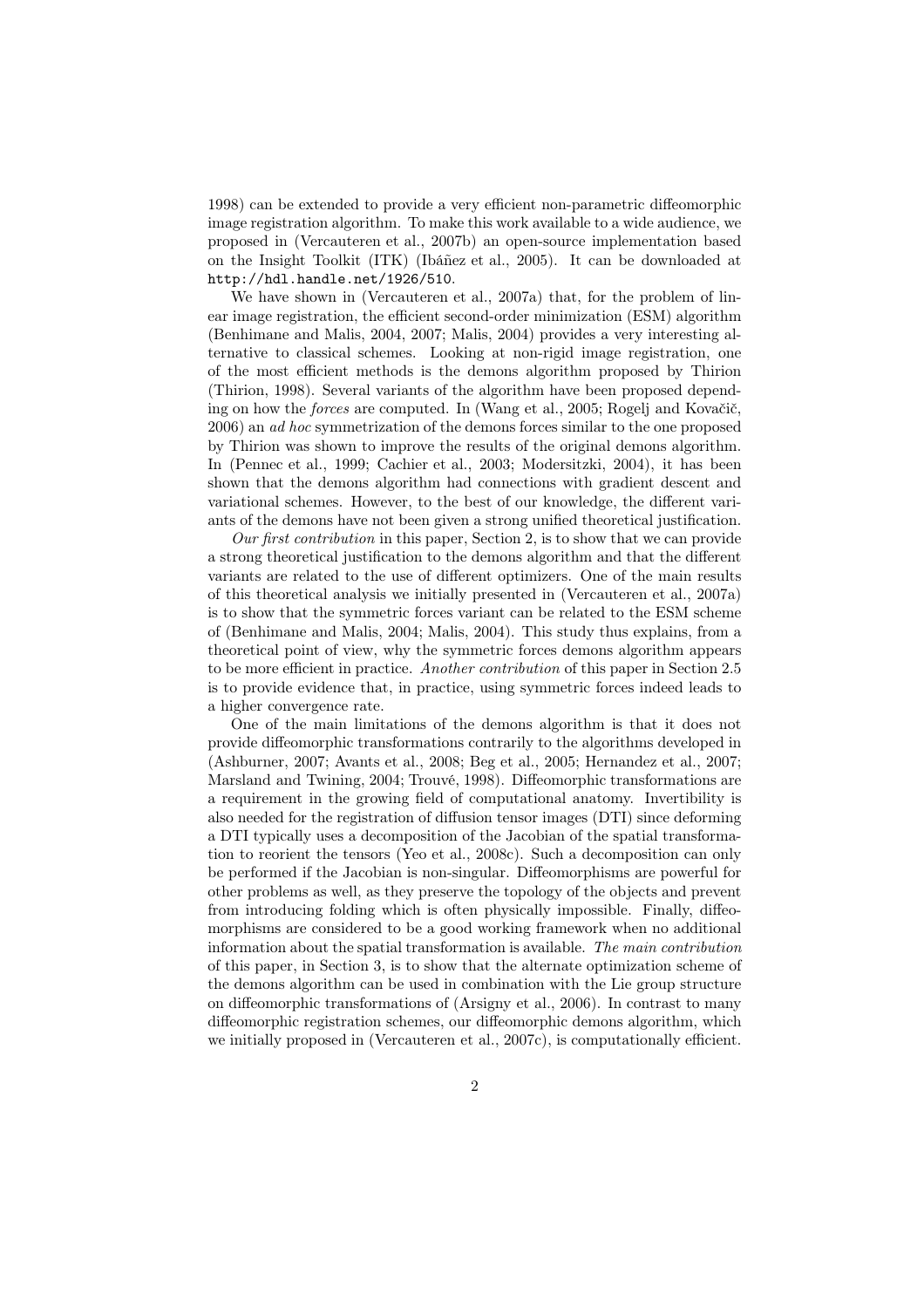Typical 3D MR images can indeed be registered in less than five minutes on a desktop computer. In practice, our algorithm only replaces, within the classical demons algorithm, an addition of displacement fields by a few compositions of non-parametric transformations. Our approach is evaluated in Section [4](#page-17-0) in both a simulated and a realistic registration setup. We show that in addition to being diffeomorphic, our algorithm provides results that are similar to the ones from the demons but with transformations that are much smoother and closer to the true ones (on controlled experiments) in terms of Jacobians.

In Section [5](#page-21-0) some of the theoretical and practical properties of our diffeomorphic demons algorithm are discussed and compared to that of some alternative approaches. Finally Section [6](#page-24-0) concludes the paper and shows that our approach has already been extended to handle different types of images [\(Peyrat et al.,](#page-28-6) [2008;](#page-28-6) [Yeo et al.,](#page-29-3) [2008c](#page-29-3)[,b\)](#page-29-4) and to make it symmetric with respect to the order of the input images [\(Vercauteren et al.,](#page-29-5) [2008\)](#page-29-5).

### <span id="page-3-0"></span>2. An Insight into the Demons Algorithm

In [\(Thirion,](#page-28-1) [1998\)](#page-28-1), the author proposed to consider non-parametric non-rigid registration as a diffusion process. He introduced demons that push according to local characteristics of the images in a similar way Maxwell did for solving the Gibbs paradox. The forces are inspired from the optical flow equations [\(Barron et al.](#page-26-4), [1994\)](#page-26-4) and the method alternates between computation of the forces and regularization by a simple Gaussian smoothing. This results in a computationally efficient algorithm compared to other non-rigid registration procedures such as those based on linear elasticity [\(Christensen et al.,](#page-26-5) [1997\)](#page-26-5). Several teams [\(Bro-Nielsen and Gramkov,](#page-26-6) [1996](#page-26-6); [Cachier et al.,](#page-26-2) [2003;](#page-26-2) [Modersitzki](#page-28-4), [2004;](#page-28-4) [Pennec et al.](#page-28-3), [1999\)](#page-28-3) have worked towards providing a theoretical framework for the demons in order to understand and potentially modify the underlying assumptions.

The goal of this section is not to propose a novel non-rigid image registration algorithm but rather to build on previous work and improve the understanding of the demons algorithm. We first expand the alternate optimization framework of [\(Pennec et al.](#page-28-3), [1999\)](#page-28-3) and show that the different variants of the algorithm can all be cast into a unique image registration framework. The symmetric forces variant was first proposed (but not analyzed) by Thirion as one possible expression of the demons forces. In [\(Rogelj and Kovačič](#page-28-2), [2006;](#page-28-2) [Wang et al.,](#page-29-2) [2005\)](#page-29-2) a similar ad hoc symmetrization of the forces proved to boost the results of the demons algorithm. One of the main results of our theoretical analysis is to show that the symmetric forces demons can be cast to the ESM framework of [\(Benhimane and Malis](#page-26-0), [2004;](#page-26-0) [Malis,](#page-27-1) [2004](#page-27-1)). We therefore have both empirical and theoretical evidences that this variant should be the most efficient one. Our second goal is to verify this evidence in a practical case study.

#### <span id="page-3-1"></span>2.1. A Deeper Understanding of the Alternate Optimization of the Demons

Given a fixed image  $F(.)$  and a moving image  $M(.)$ , non-parametric image registration is treated as an optimization problem that aims at finding the dis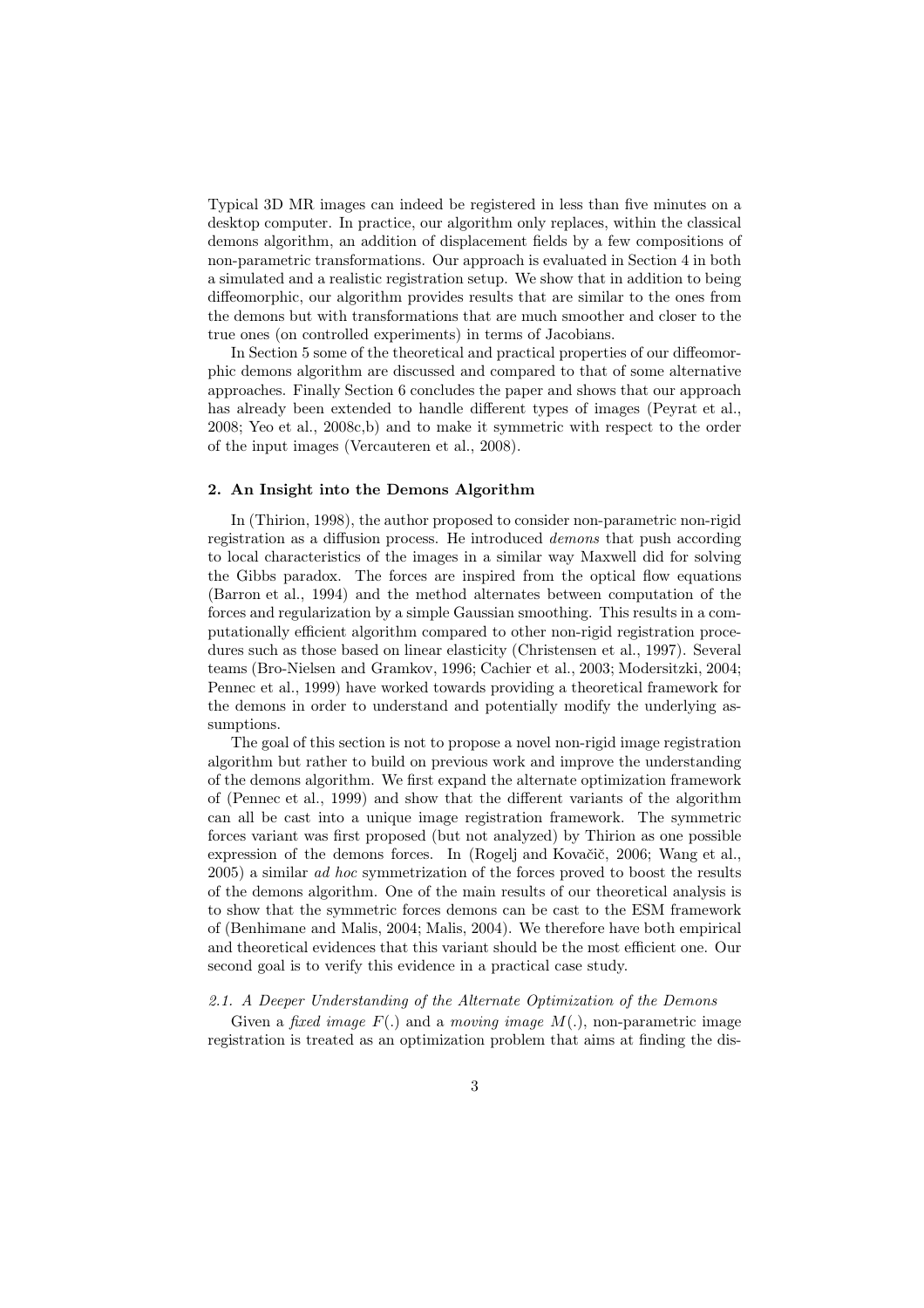placement of each pixel so as to get a reasonable alignment of the images. The transformation  $s(.)$ ,  $p \mapsto s(p)$ , models the spatial mapping of points from the fixed image space to the moving image space. In many cases, non-parametric spatial transformations will be described by a displacement field s which is simply added to an identity transformation to get the non-parametric transformation s:

<span id="page-4-0"></span>
$$
s: p \mapsto p + s(p)
$$

The similarity criterion Sim (., .) measures the resemblance of two images. In this paper we will only consider the mean squared error which forms the basis of intensity-based registration:

$$
\begin{aligned} \text{Sim}(F, M \circ s) &= \frac{1}{2} \left\| F - M \circ s \right\|^2 \\ &= \frac{1}{2 \left| \Omega_P \right|} \sum_{p \in \Omega_P} \left| F(p) - M(s(p)) \right|^2, \end{aligned} \tag{1}
$$

where  $\Omega_P$  is the region of overlap between F and  $M \circ s$ . Our approach could also be extended to other intensity relationships by borrowing ideas from [\(Avants et al.,](#page-25-1) [2008;](#page-25-1) [Cachier et al.](#page-26-2), [2003](#page-26-2); [Hermosillo et al.](#page-27-4), [2002](#page-27-4)).

A simple optimization of [\(1\)](#page-4-0) over the space of non-parametric transformations leads to an ill-posed problem with unstable and non-smooth solutions. To avoid this and possibly add some a priori knowledge, a regularization term  $Reg(s)$  is often introduced to get the global energy

$$
E(s) = \frac{1}{\sigma_i^2} \operatorname{Sim}(F, M \circ s) + \frac{1}{\sigma_T^2} \operatorname{Reg}(s),
$$

where  $\sigma_i$  accounts for the noise on the image intensity, and  $\sigma_T$  controls the amount of regularization we need.

This energy indeed lead to a mathematically sound framework but the mixing of the similarity and the regularization terms leads in general to computationally intensive optimization steps. On the other hand the demons algorithm of [\(Thirion,](#page-28-1) [1998\)](#page-28-1) provides a very efficient registration scheme. It has however often been considered as somewhat ad hoc.

In order to cast the demons algorithm into a minimization of a well posed criterion, it was proposed in [\(Cachier et al.,](#page-26-2) [2003\)](#page-26-2) to introduce a hidden variable in the registration process: correspondences. The idea is to consider the regularization criterion as a prior on the smoothness of the transformation s. Instead of requiring that point correspondences between image pixels, a non-parametric spatial transformation  $c$ , be exact realizations of the spatial transformation  $s$ , one allows some error at each image point. Considering a Gaussian noise on displacements, we end up with the global energy:

<span id="page-4-1"></span>
$$
E(c, s) = \|\frac{1}{\sigma_i}(F - M \circ c)\|^2 + \frac{1}{\sigma_x^2} \operatorname{dist}(s, c)^2 + \frac{1}{\sigma_T^2} \operatorname{Reg}(s)
$$
(2)

where  $\sigma_x$  accounts for a spatial uncertainty on the correspondences. We classically have dist  $(s, c) = ||c - s||$  and Reg  $(s) = ||\nabla s||^2$  but the regularization can,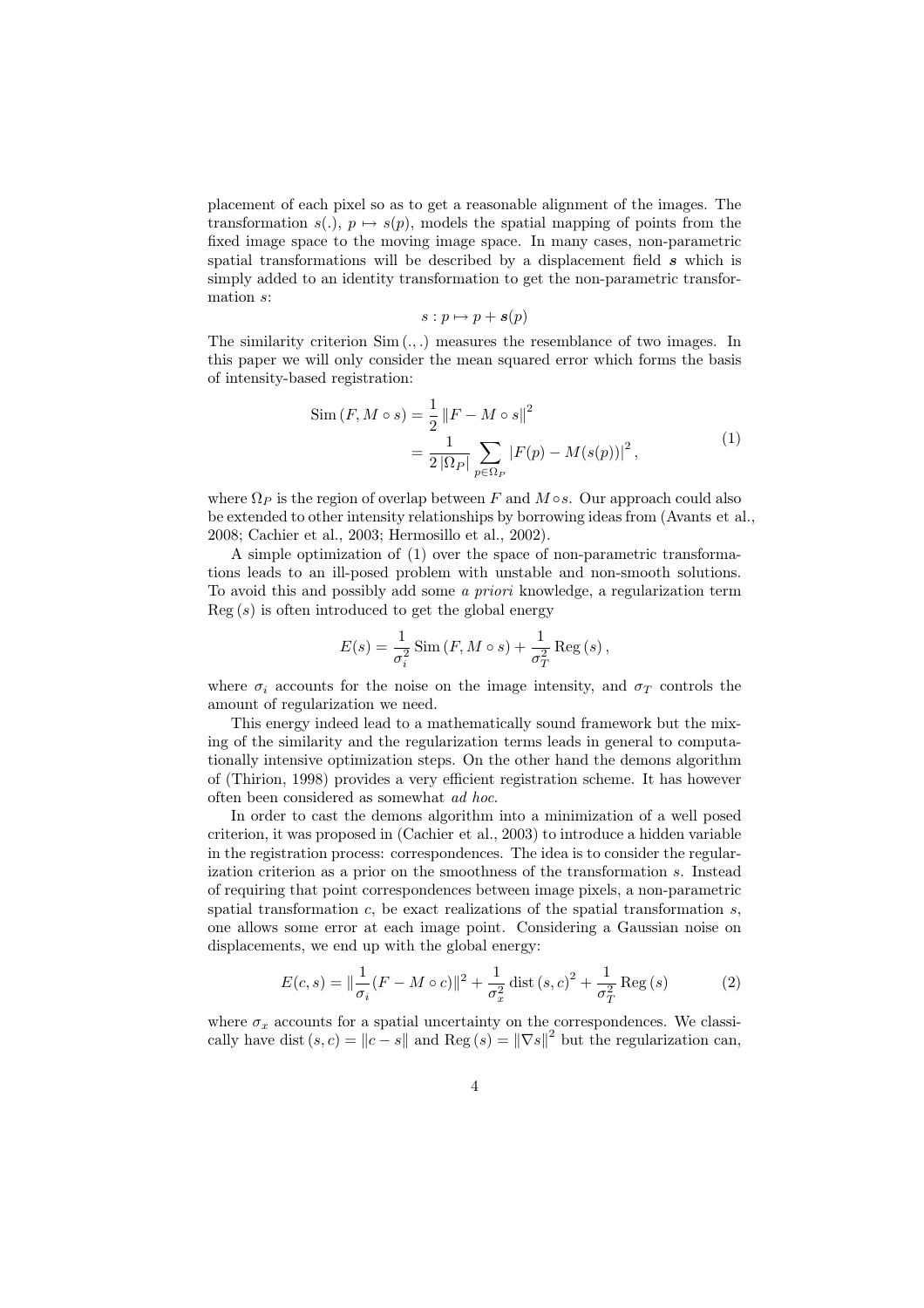for example, also be modified to address fluid-like constraints [\(Cachier et al.,](#page-26-2) [2003\)](#page-26-2).

The interest of this auxiliary variable is that an alternate optimization over c and s decouples the complex minimization into simple and very efficient steps. The first step solves for the correspondences by optimizing  $\|\frac{1}{\sigma_i}(F - M \circ c)\|^2$  +  $\frac{1}{\sigma_x^2}$  dist  $(s, c)^2$ , with respect to c and with s being given, by making a step from  $c = s$ . The second step solves for the regularization by optimizing  $\frac{1}{\sigma_x^2}$  dist  $(s, c)^2 +$  $\frac{1}{\sigma_T^2}$  Reg  $(s)$ , with respect to s and with c being given.

This second minimization has a closed-form solution using a single convolution when the regularization is quadratic and uniform. Given the harmonic regularization criteria  $\|\nabla s\|^2$ , for example, it can be shown that the optimal regularized deformation field is the convolution of the correspondence field by a Gaussian kernel. More elaborate regularization terms can lead to advanced vectorial filters [\(Cachier and Ayache](#page-26-7), [2004\)](#page-26-7). In this work, we focus on the first step of this alternate minimization and refer the reader to [\(Bro-Nielsen and Gramkov,](#page-26-6) [1996;](#page-26-6) [Cachier et al.,](#page-26-2) [2003;](#page-26-2) [Modersitzki,](#page-28-4) [2004](#page-28-4)) for a detailed coverage of the regularization questions.

## 2.2. Compositive and Additive Demons

Let us consider the complete space of non-parametric spatial transformations. As with any type of spatial transformations, mapping a point through a first transformation and then through a second one is equivalent to mapping the point through the composition of the two spatial transformations. As such, the most natural and geometrically meaningful operation we can endow the space of non-parametric spatial transformations with, is the composition. To optimize for the correspondences, it is thus relevant to look for a small deformation that will be composed with the current estimate. Let this small deformation be described by a dense displacement field  $u$ . In his seminal paper [\(Thirion,](#page-28-1) [1998\)](#page-28-1), the author proposed to make, at each iteration what we call a compositive adjustment:  $s \circ (\text{Id} + u)$ . The compositive demons algorithm can then be described by the following iterations:

# Algorithm 1 (Compositive Demons Iterations)

- <span id="page-5-0"></span>• Given the current transformation s, compute a correspondence update field **u** by minimizing  $E_s^{\text{corr}}(\boldsymbol{u}) = ||F - M \circ s \circ (\text{Id} + \boldsymbol{u})||^2 + \frac{\sigma_i^2}{\sigma_x^2} ||\boldsymbol{u}||^2$  with respect to  $\boldsymbol{u}$
- For a fluid-like regularization let  $u \leftarrow K_{\text{fluid}} \star u$ . The convolution kernel will typically be a Gaussian kernel.
- Let  $c \leftarrow s \circ (\text{Id} + u)$
- For a diffusion-like regularization let  $s \leftarrow K_{\text{diff}} \star c$  (else let  $s \leftarrow c$ ). The convolution kernel will also typically be a Gaussian kernel.

A different approach relies on the fact that the space of dense displacement fields forms a simple vector space with respect to the addition. Several teams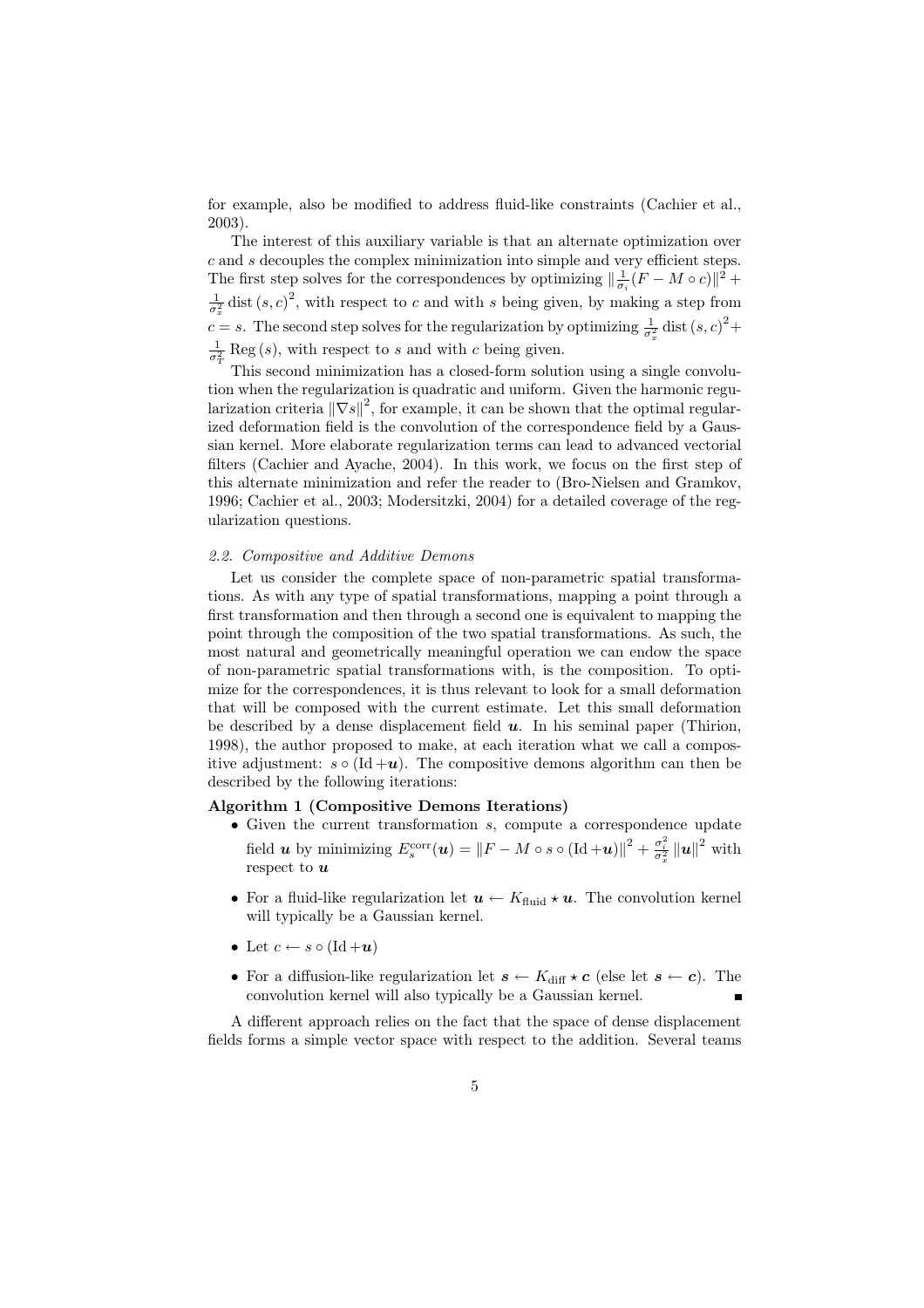have thus been using an additive adjustment rule  $s + u$  instead of the compositive update rule [\(Cachier et al.](#page-26-2), [2003](#page-26-2); [Ibáñez et al.](#page-27-0), [2005](#page-27-0); [Modersitzki,](#page-28-4) [2004;](#page-28-4) [Pennec et al.](#page-28-3), [1999](#page-28-3)). This type of additive update is closer to the classical update rules used in Newton methods on vector spaces. It should however be noted that it disregards the fact that we work on spatial transformations. While it is natural to compose spatial transformations, their addition has no geometric meaning. From a more practical point of view though, it can be argued that the composition  $s \circ (\text{Id} + u)$  requires to warp the dense displacement field s with u and to add the result with  $u$ . The addition rule is therefore less computationally expensive. We show however in our experiments that using this additive structure (which is not consistent with the spatial transformation space) leads to slower convergence with solutions that are further away from the gold standard available on controlled experiments. Let us however give an overview of how these additive adjustments have been used within the demons algorithm. From an initial non-parametric transformation s, the following iterations are performed until convergence:

#### Algorithm 2 (Additive Demons Iterations)

- <span id="page-6-0"></span> $\bullet$  Given the current transformation  $s$ , compute a correspondence update field *u* by minimizing  $E_s^{\text{corr}}(\boldsymbol{u}) = ||F - M \circ (s + \boldsymbol{u})||^2 + \frac{\sigma_i^2}{\sigma_x^2} ||\boldsymbol{u}||^2$  with respect to  $\boldsymbol{u}$
- For a fluid-like regularization let  $u \leftarrow K_{\text{fluid}} \star u$ . The convolution kernel will typically be a Gaussian kernel.
- Let  $c \leftarrow s + u$
- For a diffusion-like regularization let  $s \leftarrow K_{\text{diff}} \star c$  (else let  $s \leftarrow c$ ). The convolution kernel will also typically be a Gaussian kernel.

In the current work, the demons iterations in Algorithm [1](#page-5-0) and Algorithm [2](#page-6-0) are simply run for a specified number of iterations. Future work should aim at evaluating more advanced stopping criteria.

#### 2.3. Demons Forces

We see that, in Algorithm [1](#page-5-0) and Algorithm [2,](#page-6-0) the minimization of  $E_s^{\text{corr}}({\boldsymbol u})$ is very close to a simple mean squared error image registration problem. The goal is to find an optimal update field  $u$ . Since we deal with a least-square problem, the methods we use in this paper rely on a linearization of the first inner term in  $E_s^{\text{corr}}({\boldsymbol u})$  and are based on Gauss-Newton-like approaches.

Let us consider the intensity difference at a given point,  $\varphi_p(s) = F(p)$  –  $M \circ s(p)$ . Let  $\varphi_p^s(\mathbf{u}) = F(p) - M \circ s \circ (\text{Id} + \mathbf{u})(p)$  in the compositive case and  $\varphi_p^s(u) = F(p) - M \circ (s + u)(p)$  in the additive case. Let us assume that the following linearization is available:

$$
\varphi_p^s(\mathbf{u}) \approx \varphi_p^s(0) + J^p \cdot \mathbf{u}(p) = F(p) - M \circ s(p) + J^p \cdot \mathbf{u}(p). \tag{3}
$$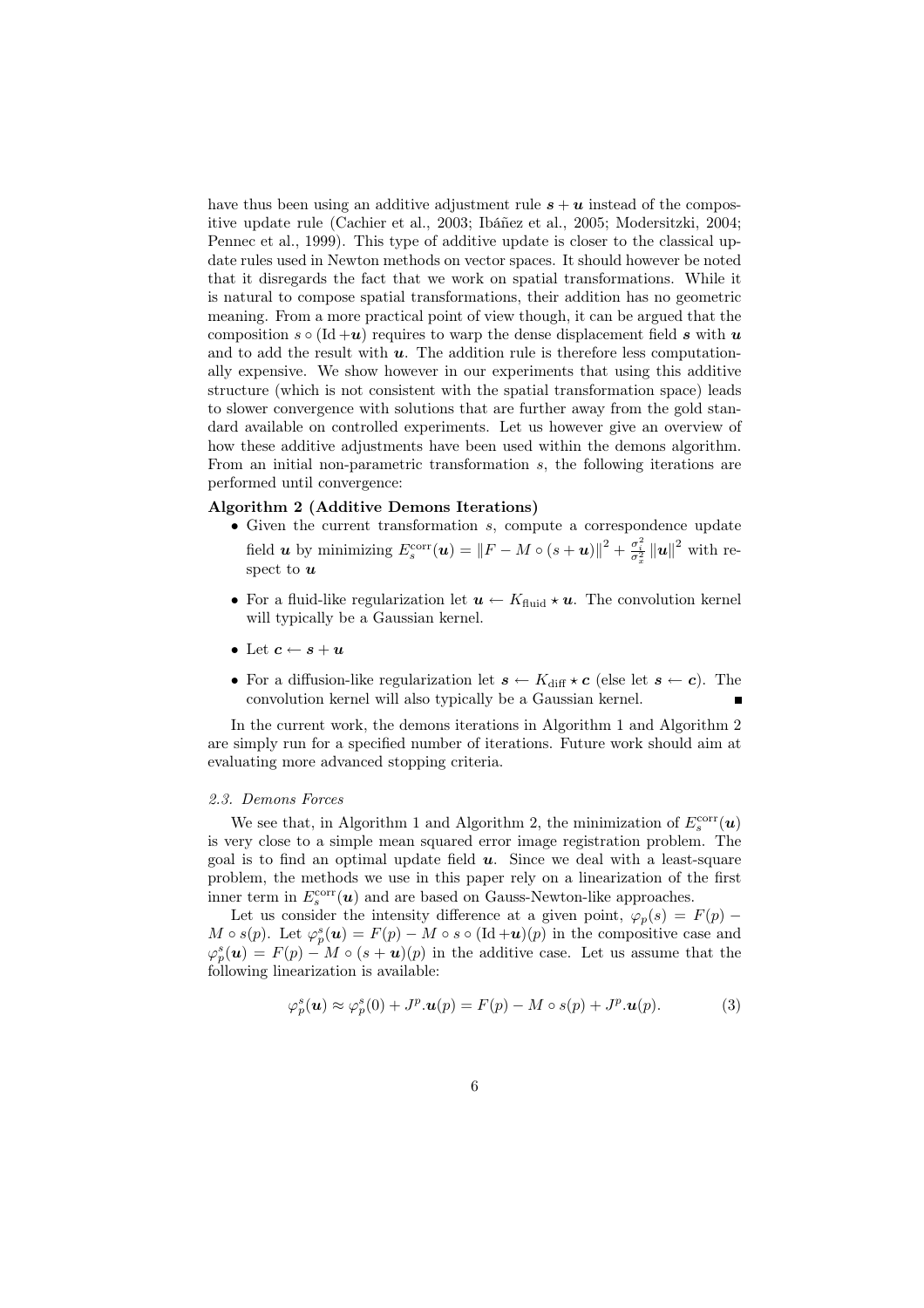Such a linearization can be used to rewrite the correspondence energy used in the demons algorithm:

$$
E_s^{\text{corr}}(\boldsymbol{u}) \approx \frac{1}{2\left|\Omega_P\right|} \sum_{p \in \Omega_P} \left\| \begin{bmatrix} F(p) - M \circ s(p) \\ 0 \end{bmatrix} + \begin{bmatrix} J^p \\ \frac{\sigma_i(p)}{\sigma_x} I \end{bmatrix} . \boldsymbol{u}(p) \right\|^2,
$$

where we recall that  $\Omega_P$  is the overlap between F and  $M \circ s$ .

As opposed to global transformation cases (e.g. 2D rigid body transformations) we see that here, the approximations given for each pixel are independent from each other. This greatly simplifies the minimization of  $E_s^{\text{corr}}$  by splitting it into very simple systems for each pixel. We indeed only need to solve, at each pixel  $p$ , the following normal equations:

$$
\left[J^{pT} \ \tfrac{\sigma_i(p)}{\sigma_x} I\right] \cdot \left[\tfrac{J^p}{\sigma_x(p)}} I\right] \cdot \mathbf{u}(p) = -\left[J^{pT} \ \tfrac{\sigma_i(p)}{\sigma_x} I\right] \cdot \left[\begin{matrix}F(p) - M \circ s(p) \\ 0\end{matrix}\right]
$$

which simplifies into

$$
\left(J^{pT}.J^{p}+\frac{\sigma_i^2(p)}{\sigma_x^2}I\right) \mathbf{u}(p) = -(F(p)-M \circ s(p)).J^{pT}.
$$

<span id="page-7-0"></span>From the Sherman-Morrison formula, a.k.a. matrix inversion lemma, we finally get [\(Vercauteren](#page-28-7), [2008](#page-28-7)):

$$
\mathbf{u}(p) = -\frac{F(p) - M \circ s(p)}{\|J^p\|^2 + \frac{\sigma_i^2(p)}{\sigma_x^2}} J^{pT}
$$
(4)

If we use the local estimation of the image noise  $\sigma_i(p) = |F(p) - M \circ c(p)|$ , we end up exactly with the expression of the demons forces proposed by Thirion. Note that this choice of image noise allows us to control the maximum step length by choosing  $\sigma_x$  [\(Cachier et al.,](#page-26-2) [2003\)](#page-26-2):

$$
\|\boldsymbol{u}(p)\| \le \frac{\sigma_x}{2}.\tag{5}
$$

### <span id="page-7-1"></span>2.4. Linearization of the Intensity Difference

In the above explanation of the demons forces we have assumed that a linearization of  $\varphi_p^s$  was available. In [\(Vercauteren](#page-28-7), [2008\)](#page-28-7) we have demonstrated that the different demons forces could all be cast into a unified framework. We established a correspondence between different types of optimizers and different variants of the demons forces.

Obviously the linearization depends on the type of update rule, compositive or additive, that we use. The simplest linearization is given by a first-order Taylor expansion:  $\varphi_p^s(\mathbf{u}) = \varphi_p^s(0) + J_s^{\tilde{\varphi}_p}\cdot \mathbf{u} + O(||\mathbf{u}||^2)$ , where  $[J_s^{\varphi_p}]_i = \frac{\partial}{\partial u_i} \varphi_p^s(\mathbf{u})\Big|_{\mathbf{u}=0}$ .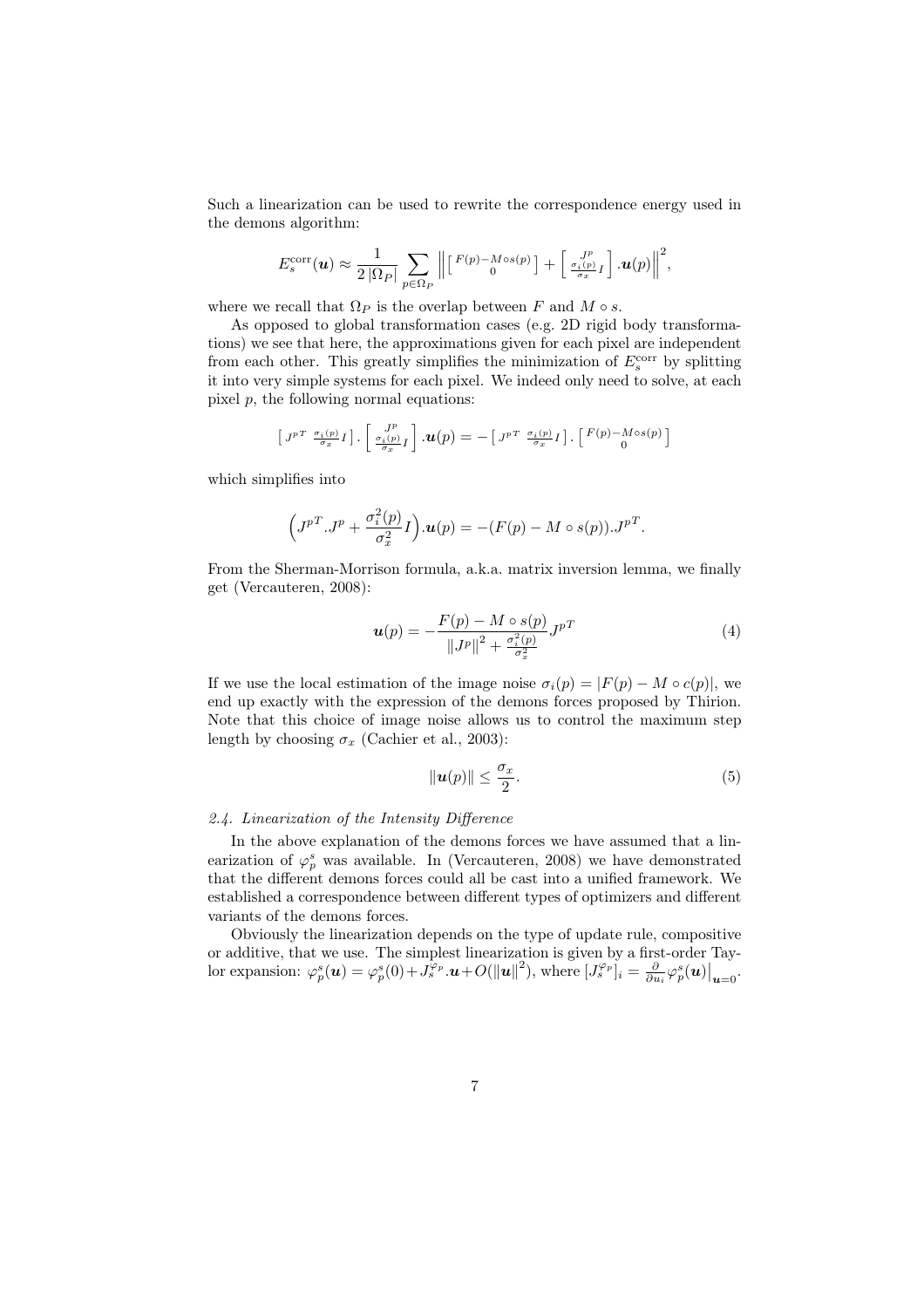We see that for the compositive update rule:

$$
\frac{\partial \varphi_p^s(\mathbf{u})}{\partial \mathbf{u}(q)^T}\Big|_{\mathbf{u}=0} = -\frac{\partial M \circ s((\mathrm{Id} + \mathbf{u})(p))}{\partial \mathbf{u}(q)^T}\Big|_{\mathbf{u}=0}
$$

$$
= -\frac{\partial M \circ s(p + \mathbf{u}(p))}{\partial \mathbf{u}(q)^T}\Big|_{\mathbf{u}=0}
$$

$$
= -\delta_{p,q} \frac{\partial M \circ s(\rho)}{\partial \rho^T}\Big|_{\rho=p}
$$

$$
= -\delta_{p,q} \nabla_p^T (M \circ s),
$$

where  $\delta_{p,q}$  is the Kronecker delta. This gives us a simple first order expansion of  $\varphi_p^s$ :

$$
\varphi_p^s(\boldsymbol{u}) = \varphi_p^s(0) - \nabla_p^T(M \circ s) . \boldsymbol{u}(p) + O(||\boldsymbol{u}||^2). \tag{6}
$$

By plugging  $J^p = -\nabla_p(M \circ s)$  into [\(4\)](#page-7-0), we thus get a Gauss-Newton step for the compositive update rule.

In [\(Vercauteren](#page-28-7), [2008\)](#page-28-7), we provided a full mathematical derivation of several other variants of the demons forces. In practice, changing the expression of  $J<sup>p</sup>$  in the demons forces can be explained by different optimization strategies. To simplify the reading of this manuscript, we only provide the outcome of the derivations and refer the interested reader to [\(Vercauteren,](#page-28-7) [2008](#page-28-7)) for the technical part. One of the most interesting conclusions of these derivations was to show that the symmetric forces could be linked to the efficient second-order minimization (ESM) framework.

In [\(Benhimane and Malis,](#page-26-0) [2004;](#page-26-0) [Malis](#page-27-1), [2004\)](#page-27-1), the authors have shown that, in the specific context of image registration, a Hessian-free second order approximation of the mean squared error similarity criterion could be obtained thanks to some nice properties of the image registration problem. More specifically, the ESM scheme uses the fact that when the images are aligned with the optimal spatial transformation, the fixed image and the warped image as well as their gradient should be very close to each other. The main idea is that we can use this information to improve the search direction of the Newton methods. Classical optimizers work by building a polynomial approximation of the cost function. The Newton-Raphson uses the value of the cost function, its first and second derivatives around 0 to build a second-order polynomial approximation which is typically unstable and expensive to compute. To alleviate the computational burden and improve numerical stability, the Gauss-Newton and Levenberg-Marquardt methods discard the second derivative and can thus only build a first-order polynomial approximation. In contrast, the ESM uses the value of the cost function, its first derivative around 0 as well as its first derivative around the optimum to build a numerically stable second-order polynomial without the need of a computationally expensive second derivative information

Extending the work of [\(Benhimane and Malis,](#page-26-0) [2004](#page-26-0); [Malis](#page-27-1), [2004](#page-27-1)), we have shown in [\(Vercauteren,](#page-28-7) [2008\)](#page-28-7) that by plugging  $J^p = -\frac{1}{2}(\nabla_p^T (M \circ s) + \nabla_p^T F)$ into [\(4\)](#page-7-0), we obtained an ESM-like step for the compositive update rule. This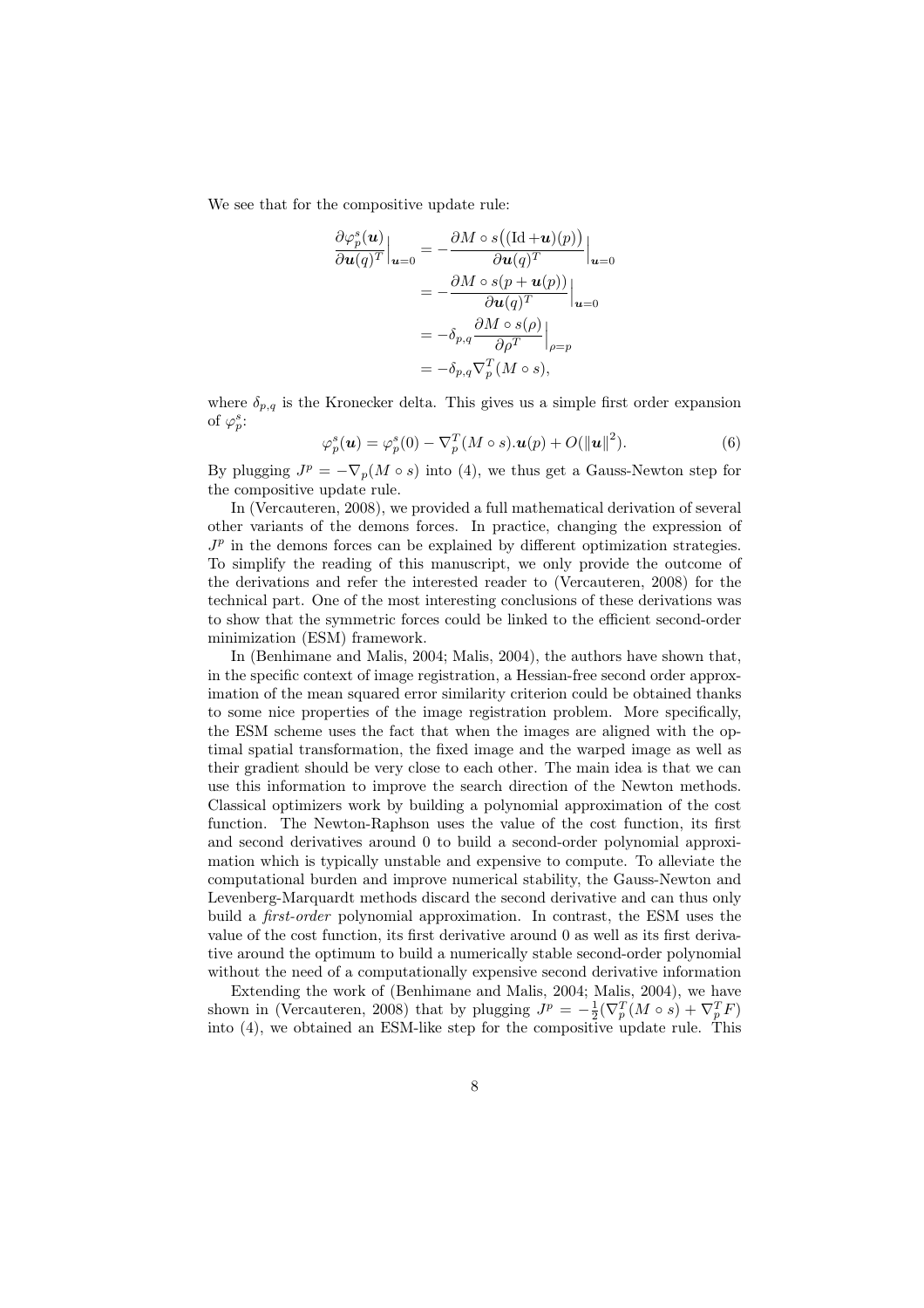

Figure 1: Original image (FCM) of a normal human colonic mucosa image (image courtesy of PD. Dr. A. Meining, Klinikum rechts der Isar, Munich) and one example random warp used in our controlled experimental setup. Size:  $465 \times 375$  pixels. FOV:  $229 \times 184$  µm.

<span id="page-9-1"></span>implies that we get a second-order approximation in the demons forces instead of a first-order when using a Gauss-Newton step.

In Section [3.2,](#page-15-0) we will see that the demons algorithm can be extended to provide diffeomorphic spatial transformations. We will also see that the same optimization framework can be used to derive several variants of the forces for the diffeomorphic demons algorithm. A summary of the correspondence between demons forces, update rules (compositive, additive or diffeomorphic) and optimizers will be shown in Table [2.](#page-17-1)

#### <span id="page-9-0"></span>2.5. Experiments: Practical Advantage of the Symmetric Forces

We have just highlighted the theoretical advantage of the symmetric forces variant of the demons algorithm in the compositive adjustment case. On the other hand, previous studies that have used (but not theoretically justified) a very similar symmetrization of the demons forces have reported the practical advantage of this variant [\(Rogelj and Kovačič,](#page-28-2) [2006;](#page-28-2) [Wang et al.,](#page-29-2) [2005\)](#page-29-2) even with the additive adjustment rule. In this section, we provide some more evidences by comparing the different variants of the demons algorithm on both a synthetic and a realistic case study.

Choosing a right combination of parameters is always a difficult and application dependent problem. In the particular case of the demons algorithms, the most important parameter to be tuned is the sigma,  $\sigma_{\text{diff}}$ , of the Gaussian diffusion-like regularization. Standard values for the maximum step length (betwen 0.25 and 2 pixels) and the Gaussian *diffusion-like* regularization (between no diffusion-like regularization at all and  $\sigma_{\text{diff}} = 1$ ) work well in most of the cases. In this work we follow the example of [\(Thirion](#page-28-1), [1998](#page-28-1); [Wang et al.,](#page-29-2) [2005\)](#page-29-2) and use  $\sigma_{\text{diff}} = 1$ . A more elaborate way of tuning this parameter would be to evaluate the registration result for a variety of values and choose the best tradeoff. Such an approach is for example clearly presented in [\(Yeo et al.](#page-29-6), [2008a\)](#page-29-6). The same set of parameters is used for all the experiments: a maximum step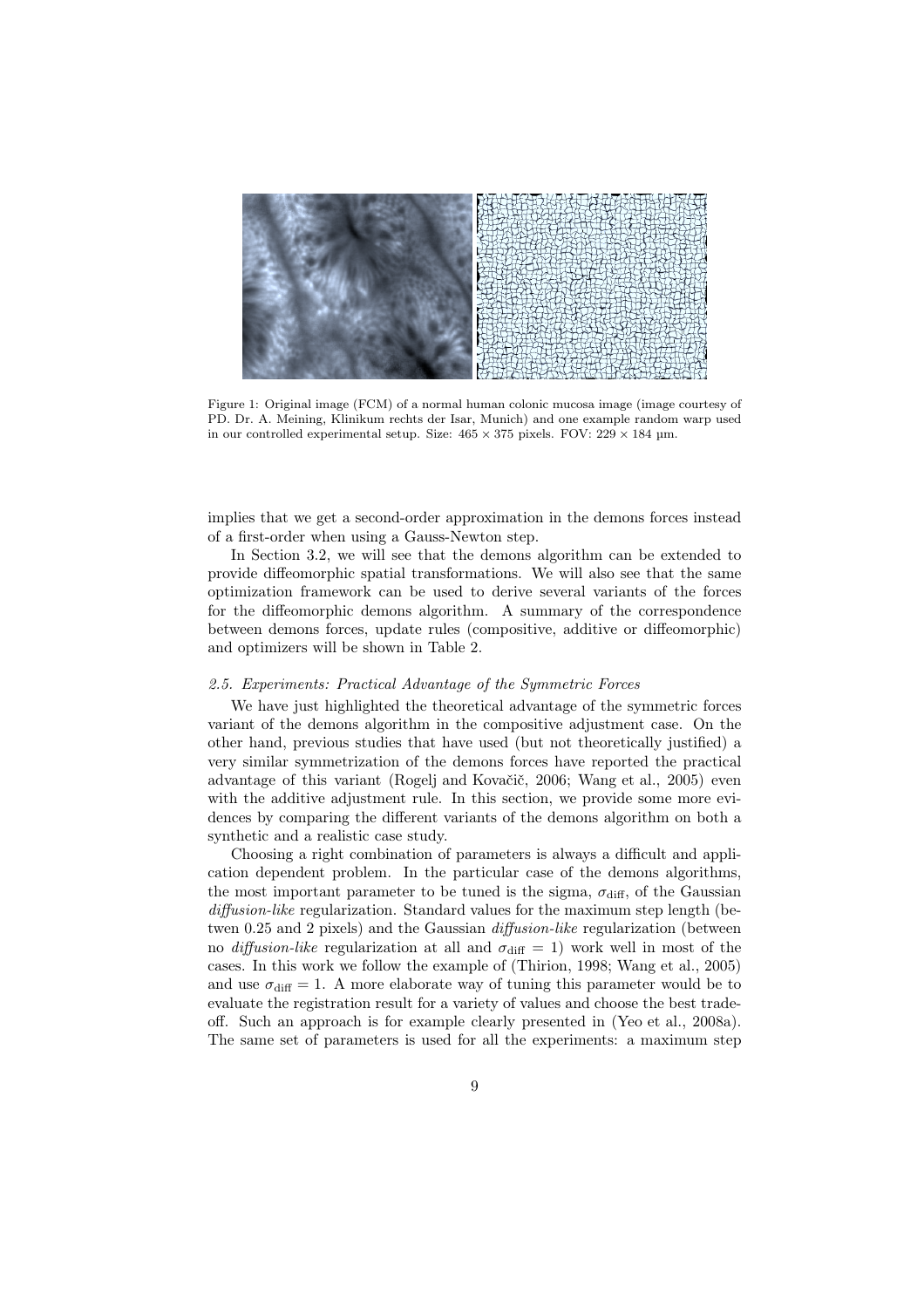

<span id="page-10-0"></span>Figure 2: Registration on 100 random experiments such as the one in Fig. [1.](#page-9-1) Note the faster convergence of the symmetric forces demons in terms of images intensities agreement (MSE), smoothness of the non-rigid spatial transformation (harmonic energy) and more importantly in terms of distance to the actual spatial transformation (measured in pixels).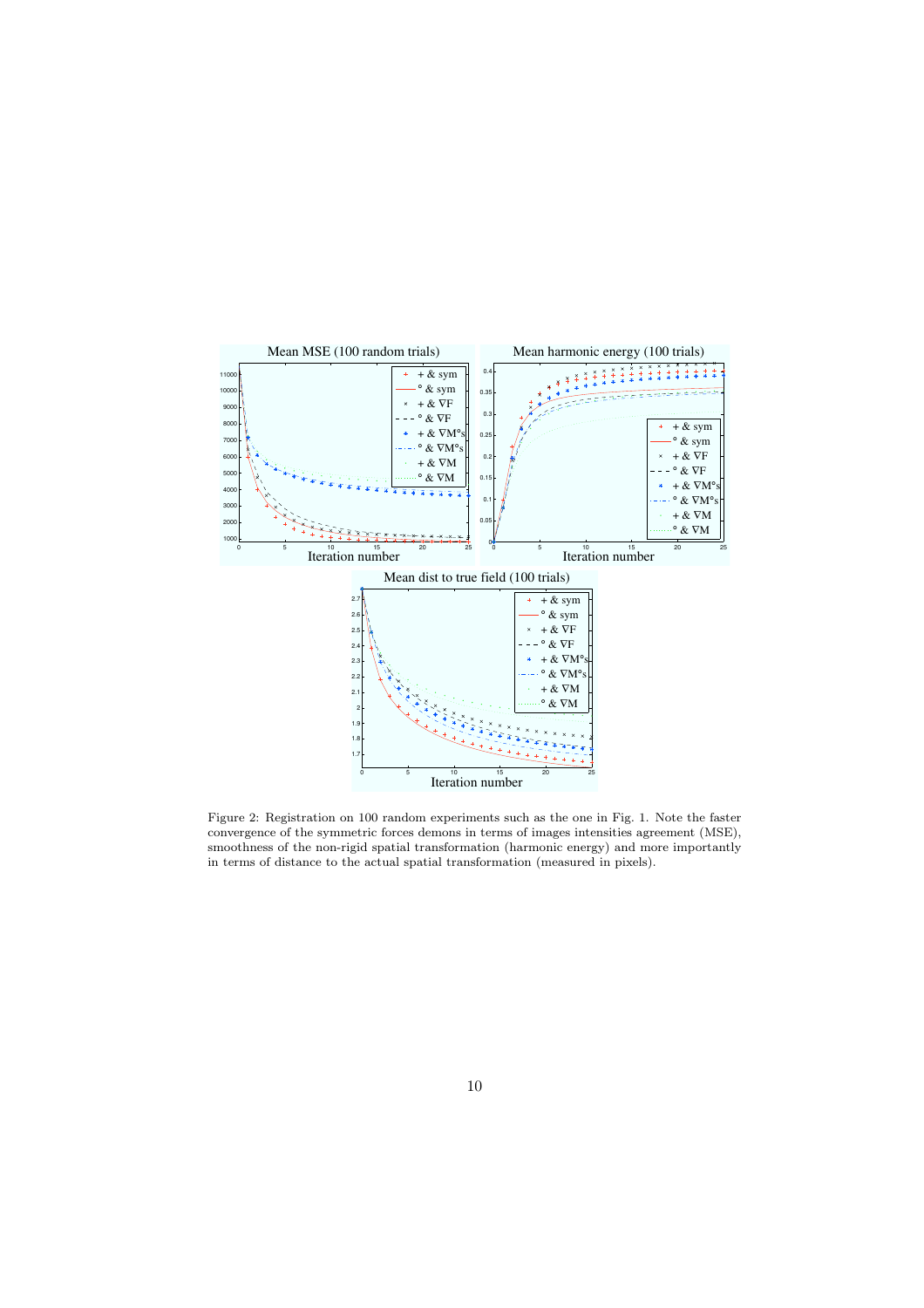<span id="page-11-0"></span>Table 1: Comparison (Dice similarity coefficient \* 100) of the discrete segmentations obtained from the registration with the additive demons (most common update type) of the synthetic T1-weighted MR images shown in Fig. [7.](#page-20-0) For each tissue class, the best segmentation is obtained with the symmetric forces variant.

|  |  |  |  |  | CSF   GM   WM   Fat   Muscle   Skin   Skull   Vessels   Fat2   Dura   Marrow |
|--|--|--|--|--|------------------------------------------------------------------------------|
|  |  |  |  |  |                                                                              |
|  |  |  |  |  |                                                                              |
|  |  |  |  |  |                                                                              |

length of 2 pixels, a Gaussian *fluid-like* regularization with  $\sigma_{\text{fluid}} = 1$  and a Gaussian *diffusion-like* regularization with  $\sigma_{\text{diff}} = 1$ . The emphasis is on the comparison of the various schemes and not on the final performance. Therefore, no multi-resolution scheme was used.

The first experiments provide a completely controlled setup. We use a fibered confocal microscopy image as our original image. For each random experiment, we generate a smooth displacement field with a Markov random field (MRF) sampler and warp the original image. We add some random noise to the intensities of both the original and the warped image. We then run the different demons algorithms starting with an identity spatial transformation. Two conclusions can be drawn from Fig. [2.](#page-10-0) First, we see that, for a given type of demons forces, the compositive and additive demons converge almost at the same pace in terms of MSE. However, if we look at the harmonic energy and at the distance to the actual field, we see that, for all demons forces, the compositive demons converges faster than its additive counterpart. The second interesting fact we see here, for both the compositive and the additive demons, is the fact that the symmetric forces variant converges faster in terms of visual appearance, i.e. MSE. It also behaves well in terms of smoothness of the displacement field. Finally, it is the fastest to converge in terms of distance to the actual field.

Our second setup is a more realistic case study were a gold standard is still available. We use synthetic T1 MR images from two different anatomies available from BrainWeb [\(Aubert-Broche et al.](#page-25-3), [2006](#page-25-3)). These datasets are distributed along with a segmentation of eleven different tissue classes. The goal of this experiment is to show that on this more realistic case we can also draw the conclusion that symmetric forces are an advantageous option in practice. To ease the reading of the results, we simply compare the most widely used version of the demons, additive update rule and fixed image force, with its symmetric forces counterpart. We see on Fig. [3,](#page-12-1) that, on this dataset also, the symmetric forces variant converges faster in terms of MSE on the images intensities and smoothness of the displacement field. In Table [1,](#page-11-0) we compare the agreement between the segmentation of the fixed image and the segmentation of the moving image warped by the non-parametric spatial transformation found by the registration of the T1-weighted MR images. Segmentation agreement is commonly measured with the Dice similarity coefficient (DSC). Given two segmentations A and B, the DSC is calculated as  $\frac{2|A\cap B|}{|A|+|B|}$ . It can be viewed as a measure of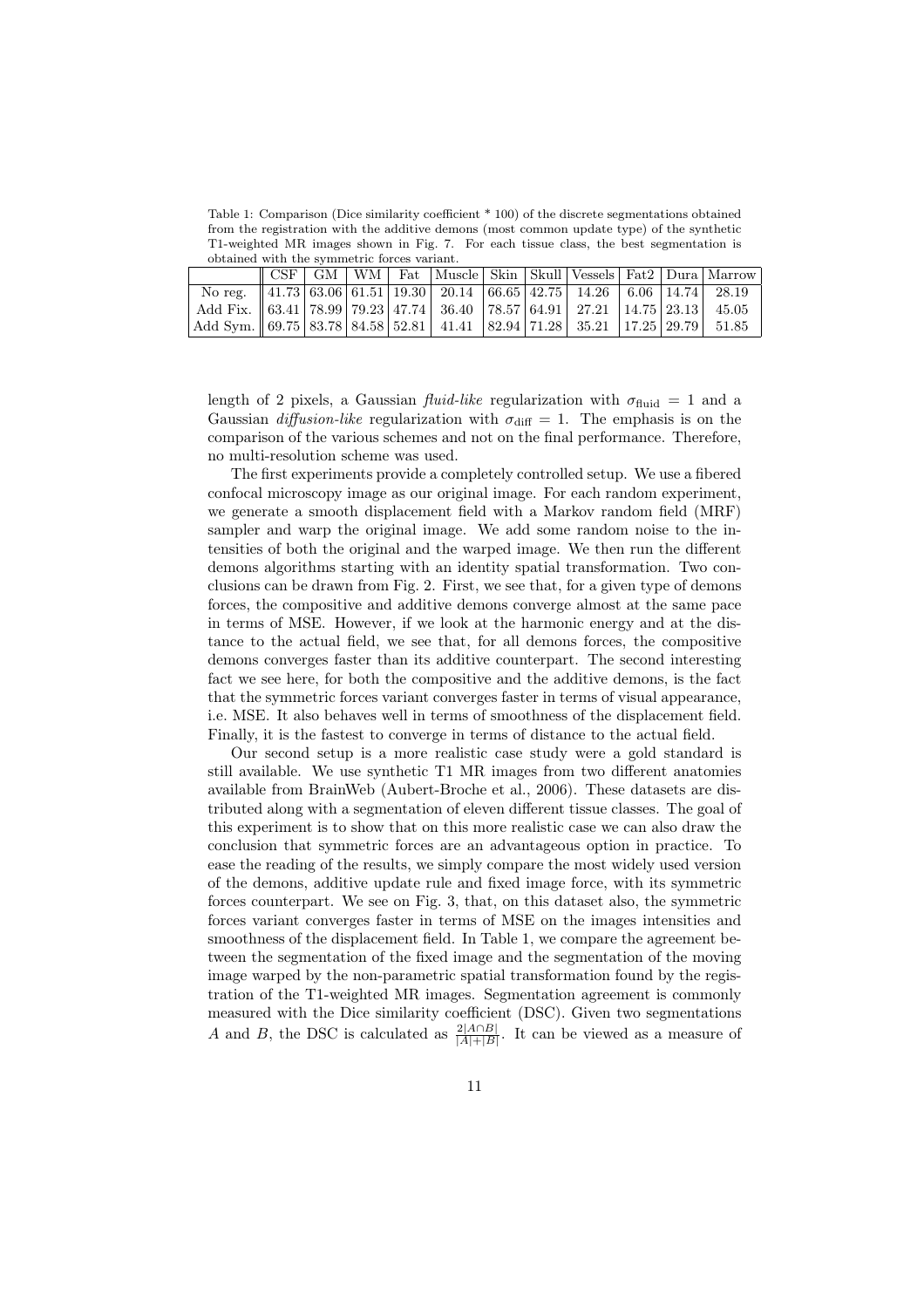

<span id="page-12-1"></span>Figure 3: Comparison of the fixed image forces demons algorithm with the symmetric forces demons algorithm on the BrainWeb images (shown in Fig. [7\)](#page-20-0). To ease the reading, only the most widely used update type, i.e. the additive one, is shown. Note the faster convergence of the symmetric forces demons in terms of images intensities agreement (MSE) and smoothness of the non-rigid transformation (harmonic energy).

overlap between the two segmentations. If  $A$  and  $B$  completely overlap, the DSC is equal to one. If there is no overlap, then the DSC is equal to zero. In Table [1,](#page-11-0) we show the Dice similarity coefficient of the eleven tissue classes before any registration and after registration with the two variants of the demons we consider. We see that, for each tissue class, the best segmentation is obtained with the symmetric forces variant.

### <span id="page-12-0"></span>3. Introducing Diffeomorphisms into the Demons

One of the main limitations of both the additive and compositive demons algorithm is that it does not ensure the invertibility of the output transformations contrarily to diffeomorphic image registration algorithms. It may not be a requirement to get such diffeomorphic transformations. However, this framework may be relevant and powerful for many image registration problems. It indeed preserves the topology of the objects in the image and prevents from introducing folding which is often physically impossible. Diffeomorphisms are also considered to be a good working framework when no additional information about the spatial transformation is available. With the development of computational anatomy and in the absence of a justified physical model of inter-subject variability, statistics on diffeomorphisms also become an important topic [\(Arsigny et al.](#page-25-2), [2006](#page-25-2); [Lepore et al.,](#page-27-5) [2008](#page-27-5); [Vaillant et al.,](#page-28-8) [2004;](#page-28-8) [Xue et al.,](#page-29-7) [2006\)](#page-29-7). Diffeomorphic registration algorithms are at the core of this research field since they often provide the input data. Invertible spatial transformations are also required for the registration of diffusion tensor images (DTI) as shown in [\(Yeo et al.,](#page-29-3) [2008c](#page-29-3)).

Diffeomorphic image registration usually relies on the computationally heavy solution of some partial differential equations [\(Avants et al.,](#page-25-1) [2008;](#page-25-1) [Beg et al.,](#page-26-3)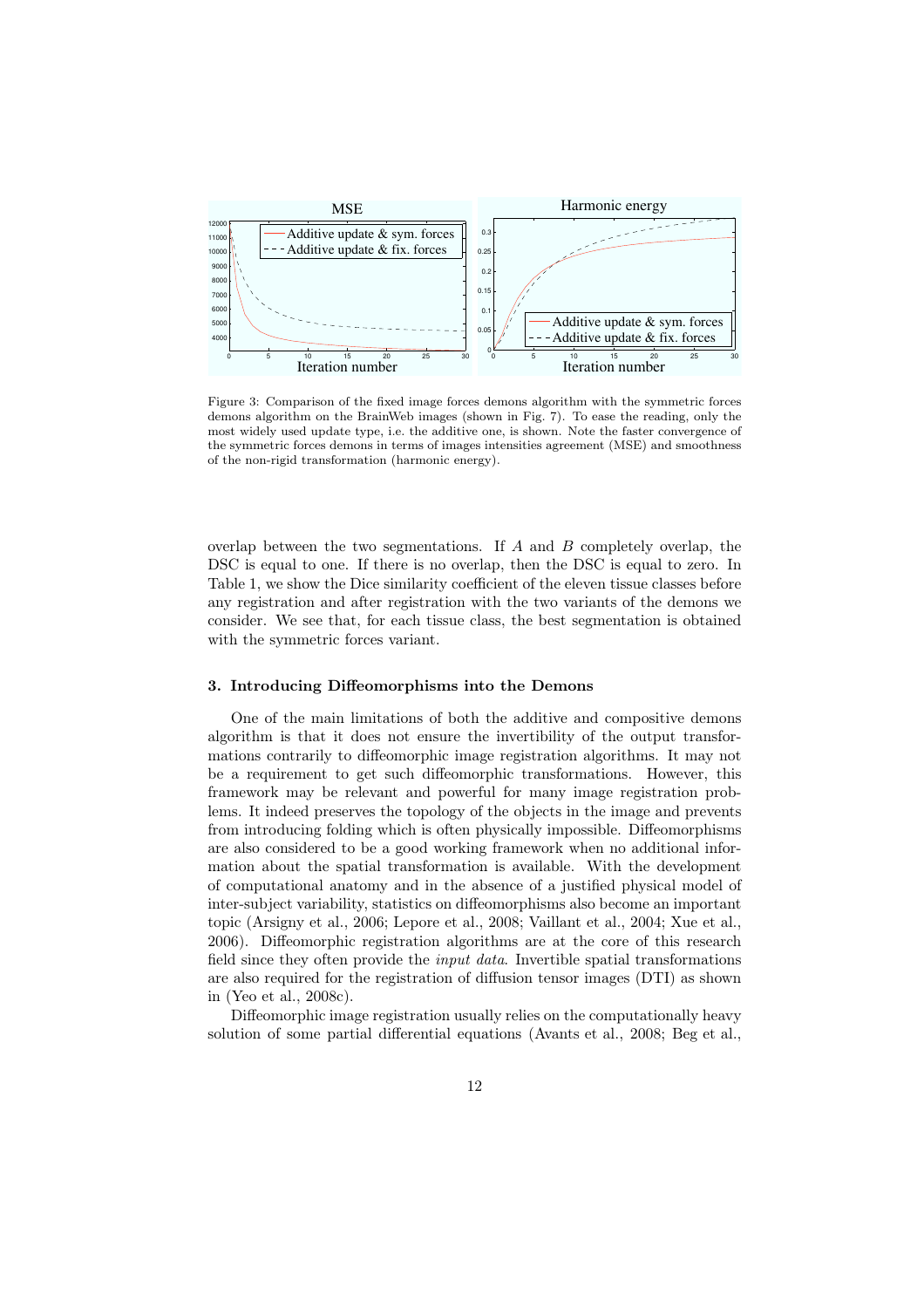[2005;](#page-26-3) [Christensen et al.](#page-26-8), [1996](#page-26-8); [Joshi and Miller,](#page-27-6) [2000;](#page-27-6) [Leow et al.,](#page-27-7) [2007;](#page-27-7) [Marsland and Twining](#page-27-3), [2004;](#page-27-3) [Miller et al.](#page-27-8), [1998](#page-27-8); [Trouvé,](#page-28-5) [1998;](#page-28-5) [Vaillant et al.,](#page-28-8) [2004\)](#page-28-8) or uses very small optimization steps such as in the approach of [\(Chefd'hotel et al.,](#page-26-9) [2002\)](#page-26-9). In [\(Rueckert et al.,](#page-28-9) [2006\)](#page-28-9), the authors proposed a parametric approach by composing a set of constrained B-spline transformations. Since the composition and inversion of B-spline transformations cannot be expressed on a B-spline basis, the advantage of using a parametric approach is not clear in this case. A complex optimization scheme on constrained B-splines has also been proposed in [\(Noblet et al.](#page-28-10), [2005](#page-28-10)) for this problem.

In this section, we propose a non-parametric diffeomorphic image registration algorithm based on the demons algorithm. We have just shown that the original demons algorithm could be seen as an optimization procedure on the entire space of displacement fields. The main idea of our algorithm is to adapt this optimization procedure to a space of diffeomorphic transformations. We show that a Lie group structure on diffeomorphic transformations that has recently been proposed in [\(Arsigny et al.,](#page-25-2) [2006\)](#page-25-2) can be used in combination with optimization tools on Lie groups to derive our diffeomorphic image registration algorithm.

#### 3.1. A Lie Group Structure on Diffeomorphisms

Like most spatial transformation spaces, diffeomorphisms do not form a vector space with respect to classical operations, e.g. adding two diffeomorphisms may lead to non-invertibility. However, diffeomorphisms can be smoothly composed and inverted. It is therefore possible to provide a Lie group structure on the space of diffeomorphisms<sup>[1](#page-13-0)</sup>. The most straightforward way to adapt the demons algorithm to make it diffeomorphic, is to optimize the global energy [\(2\)](#page-4-1) over a space of diffeomorphisms instead of the complete space of non-parametric spatial transformations. We thus need to perform an optimization procedure on a Lie group such as in [\(Benhimane and Malis,](#page-26-0) [2004](#page-26-0); [Mahony and Manton,](#page-27-9) [2002\)](#page-27-9).

Newton methods for Lie groups: Optimization problems on Lie groups can often be related to constrained optimization by embedding the Lie group in an Euclidean space. The classical way of dealing with the geometric structure of the Lie group is to use Lagrange multipliers or when the constraints are simple to have an ad hoc procedure to preserve the constraints (e.g. renormalize a quaternion to have a unit quaternion). In this work we use an alternative strategy known as geometric optimization which uses local canonical coordinates [\(Mahony and Manton](#page-27-9), [2002\)](#page-27-9). This strategy intrinsically takes care of the geometric structure of the group and allows the use of unconstrained optimization routines.

Let us first recall that a Lie group  $\mathcal G$  is a smooth manifold together with a smooth composition map usually denoted as multiplication  $(x \mapsto s \circ x$  for x and

<span id="page-13-0"></span><sup>&</sup>lt;sup>1</sup>In theory, we should clearly state that we do not have an actual Lie group but only a pseudo-group. These technical details should be addressed by future work.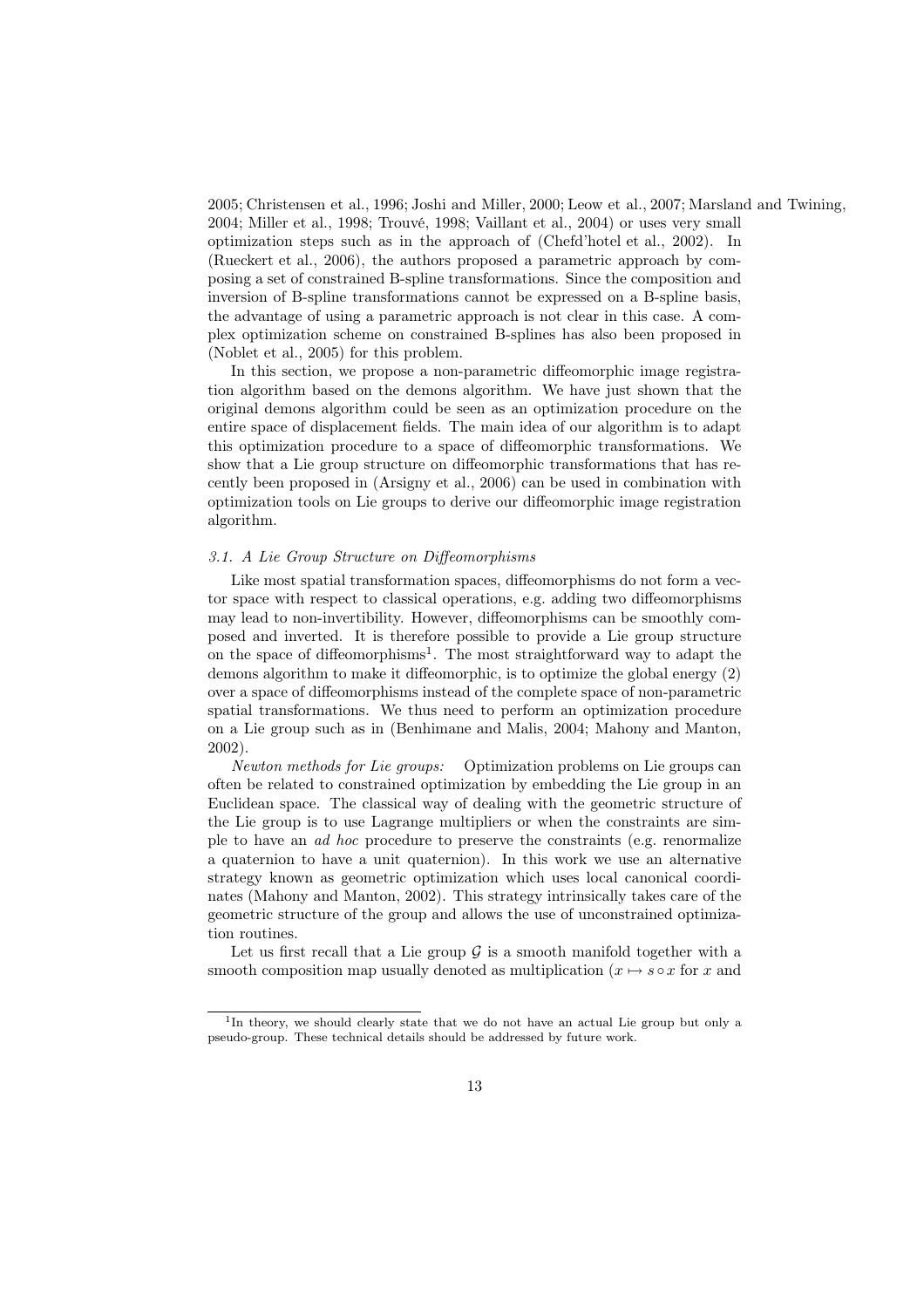

<span id="page-14-1"></span>Figure 4: Schematic view of the intrinsic update step used in Newton methods for Lie groups. An unconstrained update  $u$  is computed on the Lie Algebra and is projected back onto the Lie group through the exponential map.

s in  $\mathcal{G}$ ), and a smooth inverse map  $(x \mapsto x^{-1}$  for x in  $\mathcal{G}$ ), that satisfy the group axioms: closure, associativity, existence of a neutral element (denoted hereafter as Id) and existence of an inverse. We refer the reader to the standard textbooks for a detailed treatment of Lie groups, see e.g. [\(Helgason,](#page-27-10) [2001\)](#page-27-10). To any Lie group can be associated a Lie algebra g, whose underlying vector space is the tangent space of  $\mathcal G$  at the neutral element Id. This Lie algebra captures the local structure of  $\mathcal G$ . The Lie group and the Lie algebra are related through the group exponential which is a smooth mapping from a neighborhood of 0 in  $\mathfrak g$  to a neighborhood of Id in  $\mathcal{G}^2$  $\mathcal{G}^2$ . Canonical coordinates provide local coordinate charts so that for any  $x \in \mathcal{G}$  in some neighborhood of s, there exists a vector **u** such that  $x = s \circ \exp(u)$ . These coordinates can be used to get the Taylor expansion of a smooth function  $\varphi$  on the Lie group  $\mathcal{G}$ :  $\varphi(s \circ \exp(u)) \approx \varphi(s) + J_s^{\varphi} u$  where  $[J_s^\varphi]_i = \frac{\partial}{\partial u_i} \varphi(s \circ \exp(u))\big|_{u=0}$ <br>In [\(Vercauteren et al.](#page-28-0), [2007a\)](#page-28-0), we presented a number of Newton methods

for optimization problems on Lie groups. The main idea of these methods is to find, from the current transformation s, an update step  $\boldsymbol{u}$  on the Lie algebra based on an expansion of the cost function and to use an intrinsic update rule on the Lie group through the exponential map (cf. Fig. [4\)](#page-14-1):

 $s \leftarrow s \circ \exp(u)$ .

Newton methods for diffeomorphic registration: Newton methods for Lie groups seem in theory to be a good candidate for diffeomorphic image registration. In practice however, they can only be used if a fast and tractable numerical

<span id="page-14-0"></span><sup>2</sup> In the finite dimensional case, the exponential mapping is one-to-one and invertible. We should however mention that, on the entire infinite dimensional space of diffeomorphisms, this is not the case anymore, even around zero. This may be problematic for some algorithms, for example if the logarithm is needed. In our case, we do not rely on such a mathematical property since we only require the exponential to be well defined.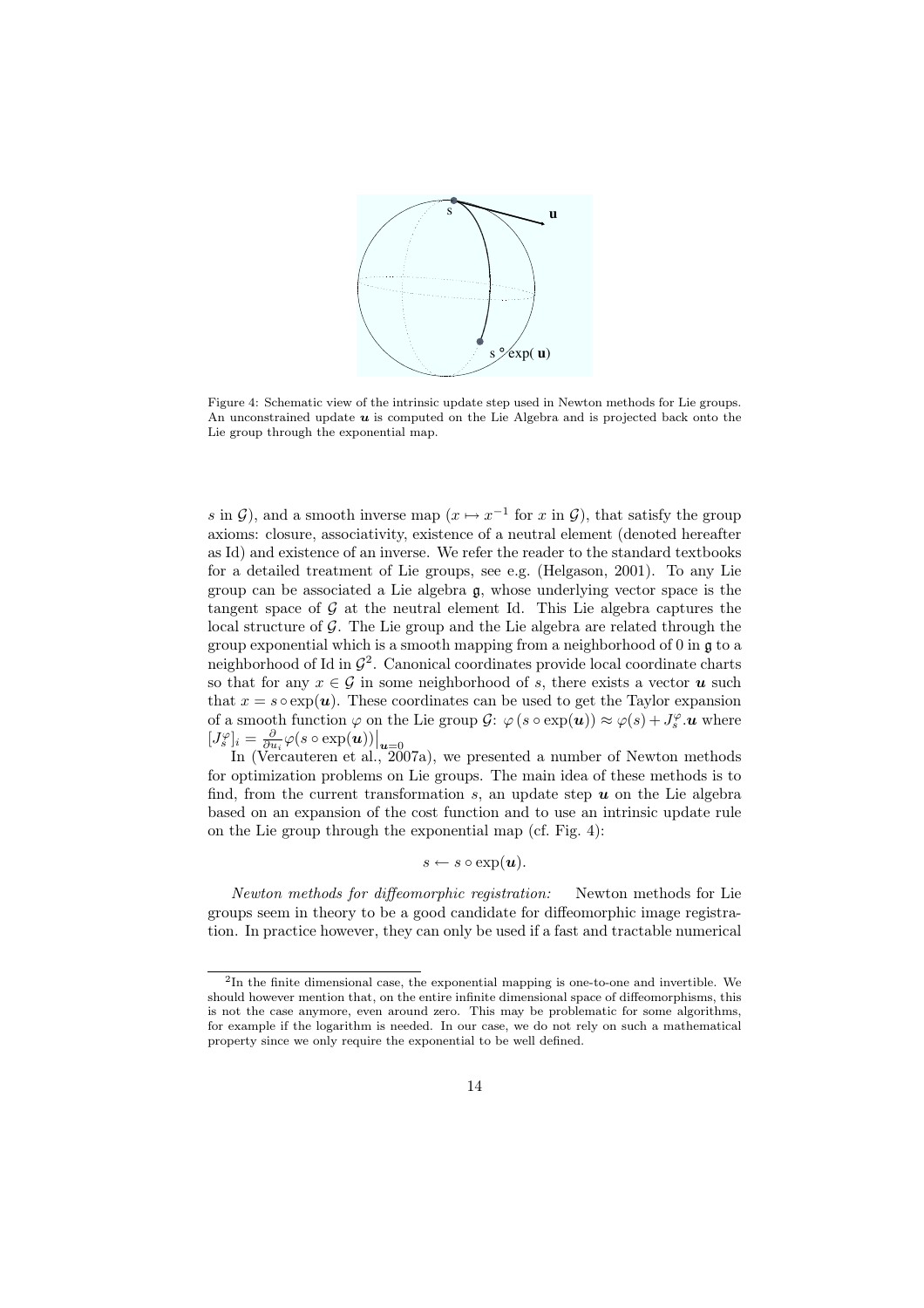scheme for the computation of the exponential is available. We would indeed have to use it at each iteration. Such an efficient scheme clearly relies on a good parameterization of the Lie group and the Lie algebra.

In the context of image registration, it has been proposed, in [\(Miller et al.,](#page-27-8) [1998\)](#page-27-8) for landmarks and [\(Beg et al.,](#page-26-3) [2005](#page-26-3)) for images, to parameterize the space of diffeomorphic transformations using time-varying speed vector fields. This has the advantage of fully using the group structure. However, the computation of a displacement field requires the numerical integration of a time-varying ODE [\(Trouvé,](#page-28-5) [1998](#page-28-5)). In [\(Arsigny et al.,](#page-25-2) [2006](#page-25-2)) the authors proposed a practical approximation of such a Lie group structure on diffeomorphisms by using stationary speed vector fields only. This has the significant advantage of yielding very fast computations of exponentials. It becomes indeed possible to use the scaling and squaring method and compute the exponential with just a few compositions of spatial transformations [\(Arsigny et al.,](#page-25-2) [2006\)](#page-25-2).

By generalizing to vector fields the equivalence that exists in the finite dimensional case between one-parameter subgroups and the exponential map, the exponential  $\exp(u)$  of a smooth vector field u is defined in [\(Arsigny et al.](#page-25-2), [2006\)](#page-25-2) as the flow at time one of the stationary ODE,

$$
\frac{\partial p(t)}{\partial t} = \mathbf{u}(p(t)).
$$

From the properties of one-parameters subgroups  $(t \mapsto \exp(tu))$ , we know that for any scalars t and t' we have  $\exp((t+t')u) = \exp(tu) \circ \exp(t'u)$ . We thus see that, for any integer  $K$ ,

$$
\exp(u) = \exp(K^{-1}u)^K,
$$

where the power operation relates to the composition of spatial transformations. Using this property in a *recursive* manner, this yields the following efficient algorithm for the computation of vector fields exponentials:

#### Algorithm 3 (Fast Vector Field Exponentials)

- Choose N such that  $2^{-N}u$  is close enough to 0, e.g.  $\max_p ||2^{-N}u(p)|| \leq 0.5$
- Perform an explicit first order integration:  $v(p) \leftarrow 2^{-N} u(p)$  for all pixels. As previously we use  $v = \text{Id} + v$
- Do N (not  $2^N!$ ) recursive squarings of  $v: v \leftarrow v \circ v$

 $\blacksquare$ 

It should be noted that since we deal with an infinite dimensional group, this framework poses some theoretical problems that are yet to be completely solved. For example, we do not strictly deal with a Lie group but only with a pseudo-group. We do however have sufficient evidence of its well-foundedness and its effectiveness to consider this framework as one of the most efficient ways of dealing with diffeomorphisms.

#### <span id="page-15-0"></span>3.2. Diffeomorphic Demons Algorithm

Let us now derive our non-parametric diffeomorphic image registration algorithm. As in Section [2.1,](#page-3-1) we focus on the first step of the minimization rather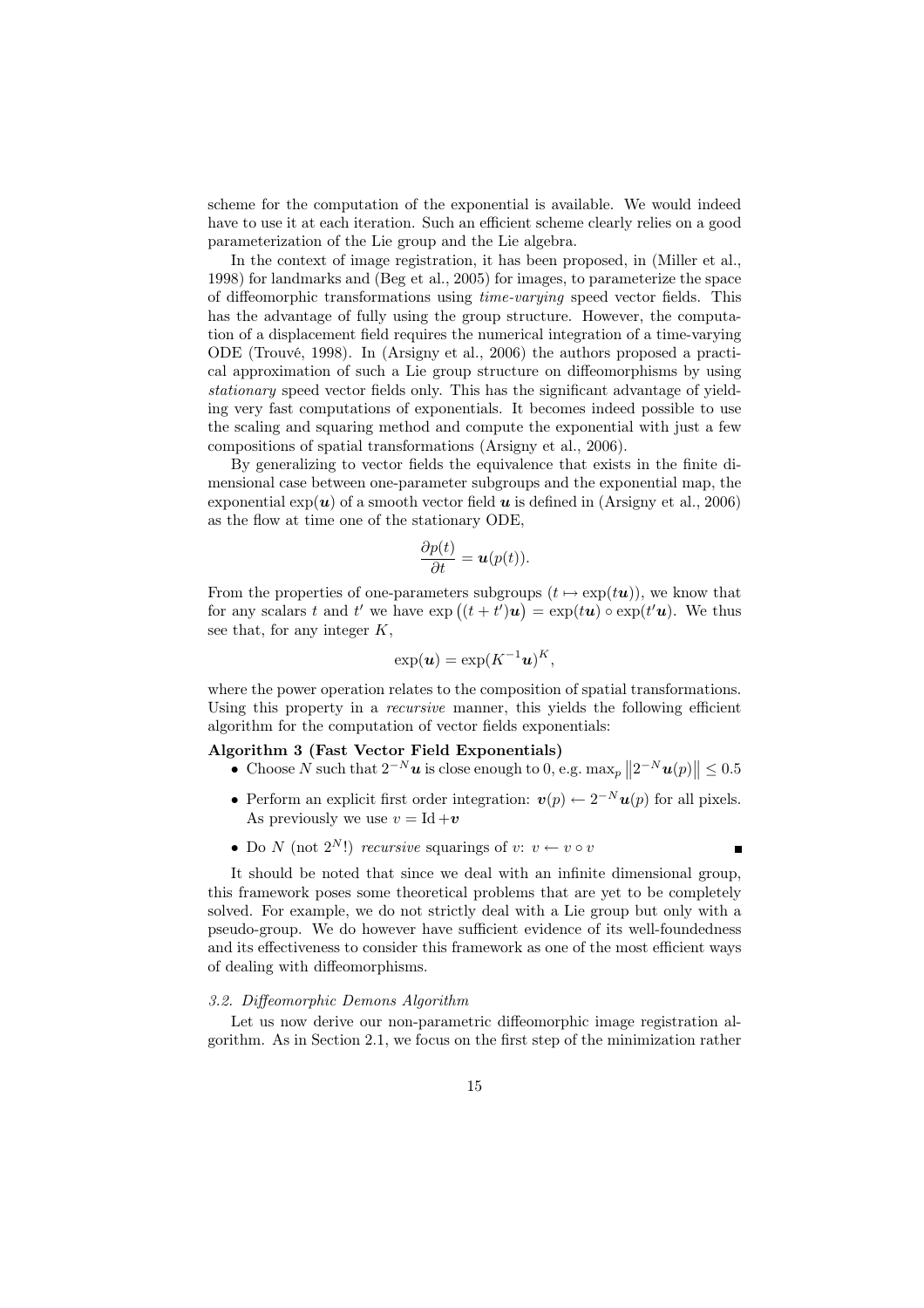than on the regularization step. Let us assume that we have a first order expansion of the intensity difference of the form:

$$
F(p) - M \circ s \circ \exp(u)(p) \approx F(p) - M \circ s(p) + J^p \cdot u(p).
$$

To get a computationally tractable expression of the correspondence energy and optimize [\(2\)](#page-4-1), we choose the following distance between two diffeomorphisms: dist  $(s, c) = ||\text{Id} - s^{-1} \circ c||$ . We then get

dist  $(s, s \circ \exp(u)) = ||Id - \exp(u)|| \approx ||u||$ .

By using these two expansions, we see that we get the following expression for the approximation of the correspondence energy:

$$
E_s^{\text{corr}}(\boldsymbol{u}) = \|F - M \circ s \circ \exp(\boldsymbol{u})\|^2 + \frac{\sigma_i^2}{\sigma_x^2} \text{dist}(s, s \circ \exp(\boldsymbol{u}))^2
$$

$$
\approx \frac{1}{2|\Omega_P|} \sum_{p \in \Omega_P} \left\| \begin{bmatrix} F(p) - M \circ s(p) \\ 0 \end{bmatrix} + \begin{bmatrix} J^p \\ \frac{\sigma_i(p)}{\sigma_x} I \end{bmatrix} . \boldsymbol{u}(p) \right\|^2.
$$

We thus have the same expression [\(4\)](#page-7-0) as in the classical demons for the demons forces. The difference is in how we compute the Jacobian  $J<sup>p</sup>$  and how we consider  $u$ . In the classical demons  $u$  is a dense displacement field whereas in the diffeomorphic demons,  $\boldsymbol{u}$  is considered as a speed vector field.

From these derivations, we thus obtain our non-parametric diffeomorphic image registration algorithm:

#### Algorithm 4 (Diffeomorphic Demons Iterations)

- Given the current transformation  $s$ , compute a correspondence update field  $\boldsymbol{u}$  by minimizing  $E_s^{\text{corr}}(\boldsymbol{u})$  with respect to  $\boldsymbol{u}$
- For a fluid-like regularization let  $u \leftarrow K_{\text{fluid}} \star u$ . The convolution kernel will typically be a Gaussian kernel.
- Let  $c \leftarrow s \circ \exp(u)$
- For a diffusion-like regularization let  $s \leftarrow K_{\text{diff}} \star c$  (else let  $s \leftarrow c$ ). The convolution kernel will also typically be a Gaussian kernel.

As in Section [2.4,](#page-7-1) we now need a linearization of the intensity difference to put in the expression of the demons forces [\(4\)](#page-7-0). In [\(Vercauteren,](#page-28-7) [2008\)](#page-28-7) we have shown that the unified framework we used to explain the different demons forces in the compositive and additive case, could also be extended to relate different variants of the demons forces used in the diffeomorphic demons with different types of optimizers. The complete set of variants of the demons is summarized in Table [2.](#page-17-1) We also showed in [\(Vercauteren](#page-28-7), [2008\)](#page-28-7) that the symmetric forces can be explained with the ESM framework.

Even though from a practical point of view these forces are rather obvious, their mathematical derivation is quite technically involved. To ease the reading of this manuscript, we omit it from the current discussion and refer the interested reader to [\(Vercauteren](#page-28-7), [2008](#page-28-7)).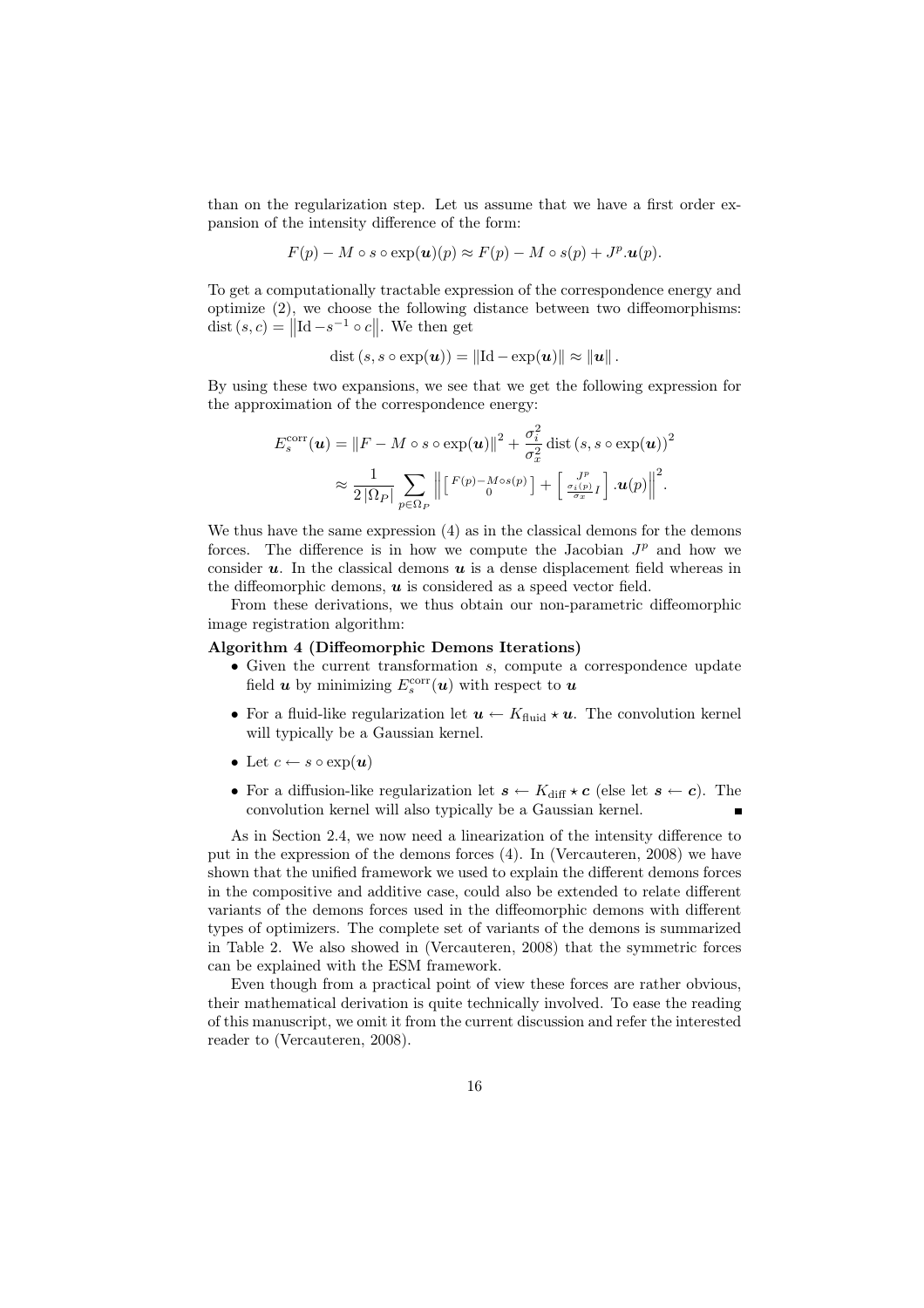<span id="page-17-1"></span>Table 2: Demons variants according to the different adjustment rules and the demons forces. In this table, *Thirion* refers to the variants proposed in [\(Thirion](#page-28-1), [1998\)](#page-28-1), ITK refers to the implementation of the Insight Toolkit [\(Ibáñez et al.](#page-27-0), [2005\)](#page-27-0), Diffeo. Dem. refers to our proposed diffeomorphic demons [\(Vercauteren et al.,](#page-29-0) [2007c](#page-29-0)) and Pennec 99 refers to the variant proposed in [\(Pennec et al.](#page-28-3), [1999\)](#page-28-3). The schemes that can readily be explained by a Gauss-Newton scheme are appended with  $(GN)$  while those that fit in the ESM framework are denoted by *(ESM)*. The variants that are implemented in ITK can only be seen as approximate gradient schemes as they use an additive adjustment rule with forces derived for the

|                 | compositive demons. |                                    |                                                                              |                   |                                |  |  |  |  |
|-----------------|---------------------|------------------------------------|------------------------------------------------------------------------------|-------------------|--------------------------------|--|--|--|--|
|                 |                     | Adjustment                         | Compositive                                                                  | Additive          | Diffeomorphic                  |  |  |  |  |
|                 | Used $J^p$          |                                    | $c \leftarrow s \circ (\text{Id} + \boldsymbol{u})$                          | $c\leftarrow s+u$ | $c \leftarrow s \circ \exp(u)$ |  |  |  |  |
|                 |                     | $-\nabla_{\mathbf{v}}^T(M\circ s)$ | Thirion Mov. (GN)                                                            |                   | Diffeo. Mov. $(GN)$            |  |  |  |  |
| $-\nabla^T_n F$ |                     |                                    | Thirion Fix.                                                                 | ITK Fix.          | Diffeo. Fix.                   |  |  |  |  |
|                 |                     |                                    | $-(\nabla_{p}^{T} F + \nabla_{p}^{T} (M \circ s))/2$ Thirion Sym. (ESM-like) | ITK Sym.          | Diffeo. Sym. (ESM)             |  |  |  |  |
|                 |                     |                                    |                                                                              | Pennec 99 $(GN)$  |                                |  |  |  |  |

#### <span id="page-17-0"></span>4. Experiments: Diffeomorphic Registration Can Be Fast

As a first test to evaluate the usefulness of the diffeomorphic demons with respect to the additive demons, we have used the classical "Circle to C" registration problem. We used a multi-resolution strategy and used the same set of parameters for both the additive and diffeomorphic demons: Thirion's rule  $(J^p = \nabla_p^T F)$  with a maximum step length of 2 pixels was used in the demons force [\(4\)](#page-7-0), a Gaussian *fluid-like* regularization with  $\sigma_{\text{fluid}} = 1$  and a Gaussian diffusion-like regularization with  $\sigma_{\text{diff}} = 1$ . As is clearly shown in Fig. [5,](#page-18-0) the additive demons gets trapped and is not able to correctly register the images. Moreover, we can see that the final spatial transformation is spurious and shows foldings. Contrastingly, on this classical "Circle to C" example, the diffeomorphic demons algorithm is able to register the images and does it with a smooth invertible transformation.

To further measure the performance of the diffeomorphic demons algorithm with respect to the additive and compositive demons algorithm, two sets of results are presented. We used the same set of parameters for all the experiments: Thirion's rule with a maximum step length of 2 pixels,  $\sigma_{\text{fluid}} = 1$  and  $\sigma_{\text{diff}} = 1$ . Since the emphasis is on the comparison of the various schemes and not on the final performance, no multi-resolution scheme was used.

The first experiments are very similar to the ones presented in Section [2.5](#page-9-0) and Fig. [1.](#page-9-1) In this section, we use this setup to compare the different variants of the adjustment rule instead of the different demons forces. These experiments provide a completely controlled setup. We use a fibered confocal microscopy image as our original image. For each experiment, we generate a random diffeomorphic spatial transformation (by passing a Markov random field through the exponential) and warp the original image. We add some noise both to the original and the warped image. We then run the registration algorithms starting with an identity spatial transformation. We see on Fig. [6](#page-19-0) that, in terms of MSE, the performance of the additive demons, the compositive demons and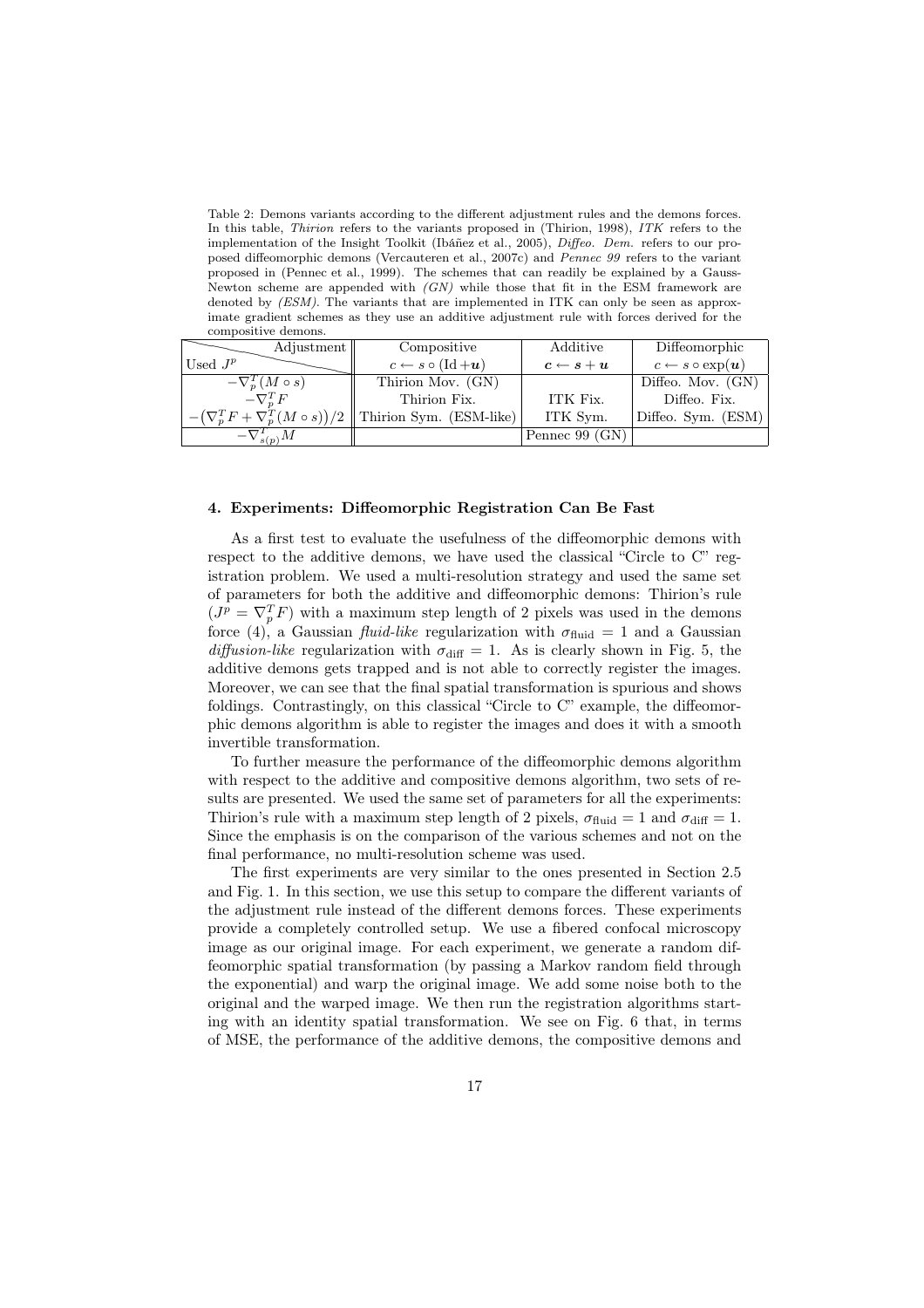

<span id="page-18-0"></span>Figure 5: Classical Circle to C registration example. With the same set of parameters the additive demons fails to converge and shows foldings in the registration results whereas the diffeomorphic demons converges with a smooth invertible transformation.

the diffeomorphic demons algorithm are similar. However, the distance to the true field, the harmonic energy and the minimum and maximum values of the determinant of the Jacobian of the transformation show that both the compositive demons and the diffeomorphic demons clearly outperform the additive scheme by providing much smoother spatial transformations. We also see that our diffeomorphic algorithm provides better results in terms of distance to the true Jacobian of the transformation. Note that this is accomplished with a reasonable 50% increase of computation time per iteration with respect to the computationally efficient additive demons algorithm. We could also have presented for all the adjustment rules, a comparison of the different demons forces. We chose however not to show these results as the conclusions are very similar to the ones found in Section [2.5.](#page-9-0) Namely, the symmetric forces variant outperforms the other demons forces.

Our second setup is the same as the second setup of Section [2.5.](#page-9-0) It is a more realistic case study were a gold standard is still available. We use synthetic T1 MR images from two different anatomies available from BrainWeb [\(Aubert-Broche et al.,](#page-25-3) [2006](#page-25-3)). These datasets are distributed along with a segmentation of eleven different tissue classes. The goal of this experiment is to show that, on this more realistic case, we can also draw the conclusion that diffeomorphic demons are an advantageous option in practice. To ease the reading of the results, we simply compare the most widely used version of the demons, additive update rule and fixed image force with its diffeomorphic counterpart.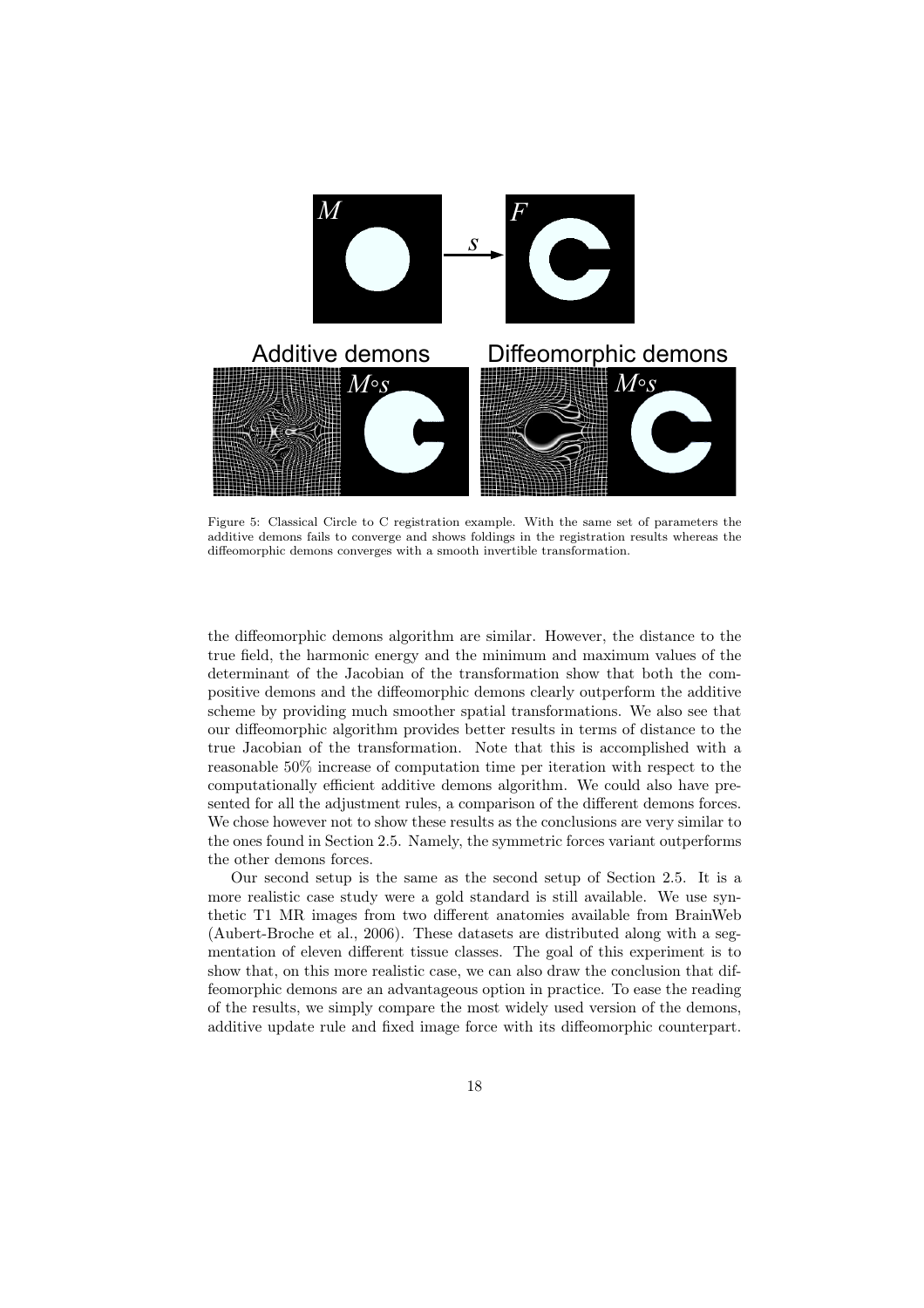

<span id="page-19-0"></span>Figure 6: Registration on 100 random experiments such as the one presented in Fig. [1.](#page-9-1) We compare the three types of update rule with Thirion's demons forces based on the gradient of the fixed image. Note that for similar performance in terms of MSE and distance to the true field (measured in pixels), the compositive and diffeomorphic demons algorithm provides much smoother results than the additive demons algorithm. We also see that we provide diffeomorphic transformations whereas  $min(|Jac(s)|)$  goes way below zero with the additive demons algorithm. Furthermore, in terms of distance to the true Jacobian of the transformation, the diffeomorphic demons provide a large gain with respect to the additive demons and a small gain with respect to the compositive demons.

We see on Fig. [8](#page-21-1) and Table [3](#page-20-1) that, on this dataset also, the additive demons algorithm and our algorithm provide very similar results in terms of visual appearance, MSE and segmentation accuracy. However, we see that our algorithm does it with much better spatial transformations. We indeed get smoother deformations that are diffeomorphic.

Thanks to our open-source implementation of the diffeomorphic demons algorithm [\(Vercauteren et al.,](#page-29-1) [2007b](#page-29-1)), our registration scheme has also been tested by an independent group, cf. [\(Urschler et al.](#page-28-11), [2007\)](#page-28-11). They proposed a non-rigid registration evaluation framework and benchmarked six different open-source non-rigid registration algorithms. According to their findings, "the overall best results on the evaluation experiments are given by the diffeomorphic demons algorithm." Given the small number of tested algorithms and the current evaluation framework used in [\(Urschler et al.](#page-28-11), [2007\)](#page-28-11), these results do not, by any means, provide a definite ranking. They can however be considered as a further evidence to support the value of our approach. A more advanced tool for benchmarking non-rigid registration algorithms might also be available in the future [\(Christensen et al.,](#page-26-10) [2006\)](#page-26-10).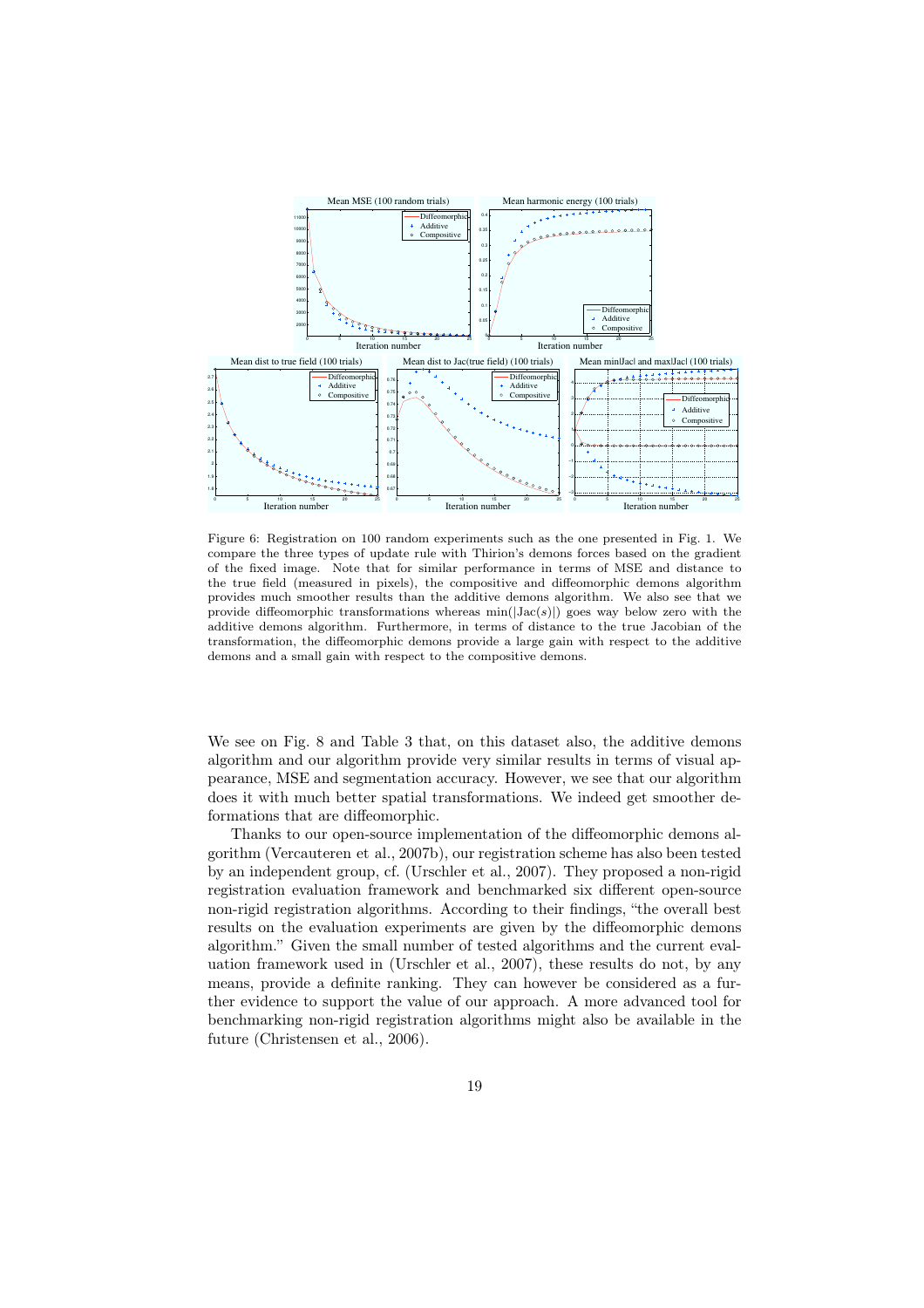

<span id="page-20-0"></span>Figure 7: Registration of two synthetic T1 MR images of distinct anatomies. The focus is on the evaluation of our proposed update rule (diffeomorphic) with the most popular one (additive). For visually similar results, our algorithm provides smoother diffeomorphic transformations.

<span id="page-20-1"></span>

| <u>trone</u> the region and or the symmetre <b>II-weighted</b> mit mages in Fig. 1.                |  |  |  |  |  |  |  |  |  |                                                                              |
|----------------------------------------------------------------------------------------------------|--|--|--|--|--|--|--|--|--|------------------------------------------------------------------------------|
|                                                                                                    |  |  |  |  |  |  |  |  |  | CSF   GM   WM   Fat   Muscle   Skin   Skull   Vessels   Fat2   Dura   Marrow |
| No reg. $\parallel$ 41.73 63.06 61.51 19.30 20.14 66.65 42.75 14.26 6.06 14.74 28.19               |  |  |  |  |  |  |  |  |  |                                                                              |
| Add Fix $\  63.41   78.99   79.23   47.74   36.40   78.57   64.91   27.21   14.75   23.13   45.05$ |  |  |  |  |  |  |  |  |  |                                                                              |
| Diffeo Fix $(64.37)$ 78.94 78.43 47.22 36.11 79.39 65.02 27.25 14.70 24.56 43.92                   |  |  |  |  |  |  |  |  |  |                                                                              |

Table 3: Comparison (Dice similarity coefficient \* 100) of the discrete segmentations obtained from the registration of the synthetic T1-weighted MR images in Fig. [7.](#page-20-0)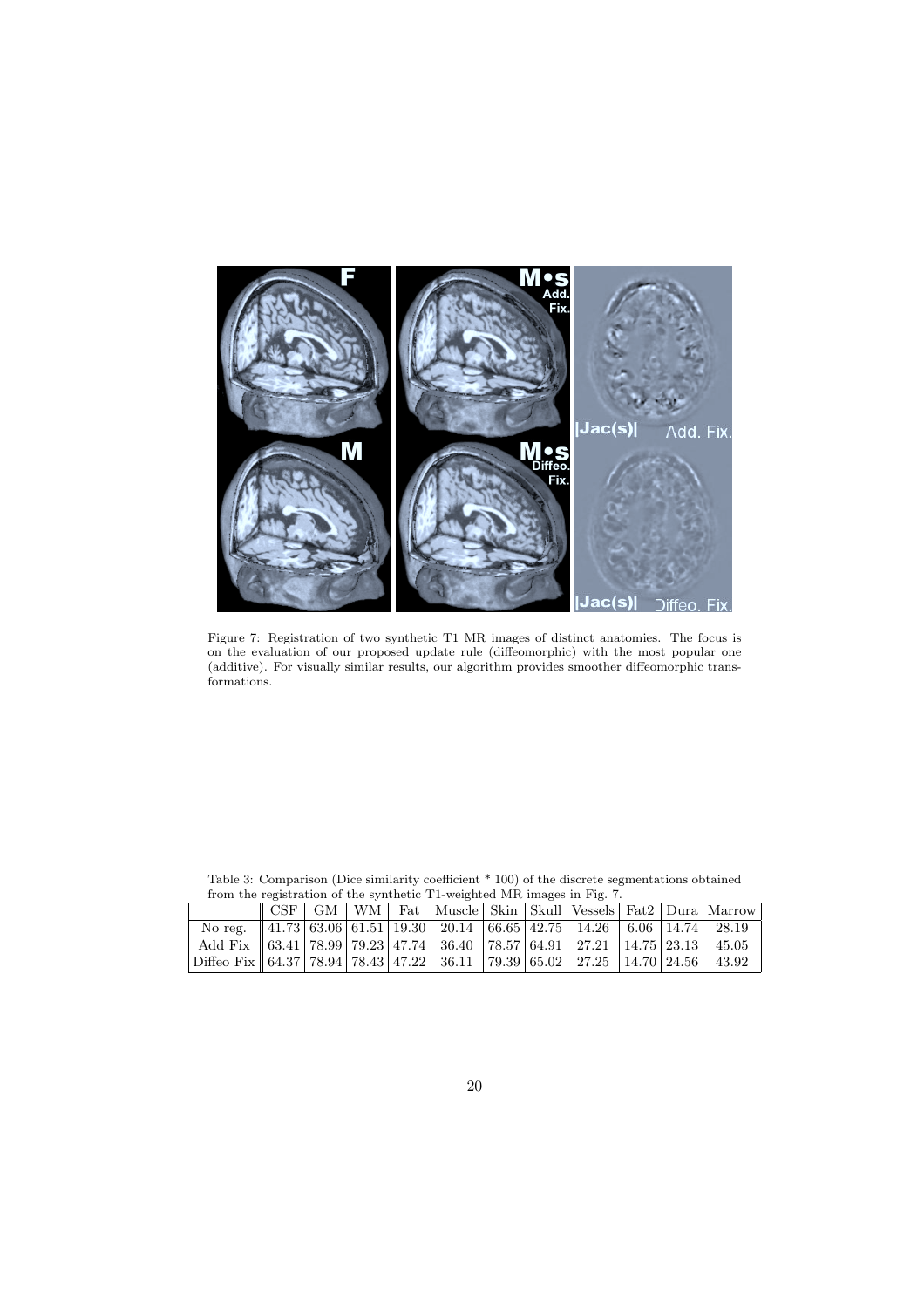

<span id="page-21-1"></span>Figure 8: Comparison of the additive demons algorithm with the diffeomorphic demons algorithm on the BrainWeb images shown in Fig. [7.](#page-20-0) To ease the reading, only the most widely used demons force (fixed image force) is used and the compositive update rule is omitted. For similar performance in terms of MSE, our algorithm provides much smoother transformations than the additive demons algorithm. Most importantly we see that we provide diffeomorphic transformations whereas  $min(|Jac(s)|)$  goes way below zero with the additive demons.

Even though no multi-resolution scheme was used in the quantitative experiments we showed in this work, real-life studies usually benefit from such a strategy as it increases robustness and lowers the computational cost. With the setup given hereafter, the registration of two  $256 \times 256 \times 181$  BrainWeb images runs in 2 minutes and 30 seconds on a  $2 \times 2.8$  GHz quad-core Intel Xeon Apple Mac pro computer: 3 multi-resolution levels with 20 diffeomorphic demons iterations at the coarsest level, and 10 diffeomorphic demons iterations for the two others; symmetric forces with a maximum step length of 2 pixels;  $\sigma_{\text{fluid}} = 1$  and  $\sigma_{\text{diff}} = 1$ . We believe that such computation times makes our algorithm well-fit for real-life problems.

#### <span id="page-21-0"></span>5. Discussion

In this section, we discuss some of the theoretical properties of our diffeomorphic demons. Recent works proposed diffeomorphic image registration algorithms that are close to our proposition in the sense that they use the exponential of a stationary vector field to get a diffeomorphic spatial transformation [\(Ashburner](#page-25-0), [2007;](#page-25-0) [Hernandez et al.,](#page-27-2) [2007](#page-27-2)). To provide a more objective view, the present discussion is organized around how the work in [\(Ashburner](#page-25-0), [2007;](#page-25-0) [Hernandez et al.](#page-27-2), [2007](#page-27-2)) and our diffeomorphic demons address some of the theoretical issues differently. A complementary discussion can also be found in [\(Hernandez et al.](#page-27-11), [2008](#page-27-11)).

Discretization Questions: We have provided a principled approach to the problem of non-parametric diffeomorphic registration. However our discussion is based on spatial transformations and vector fields defined on a continuous domain. In practice of course, we need to discretize the problem. In this work, this is simply done by using the sampling grid of the images to represent the spatial transformations and the vector fields. Trilinear interpolation is then commonly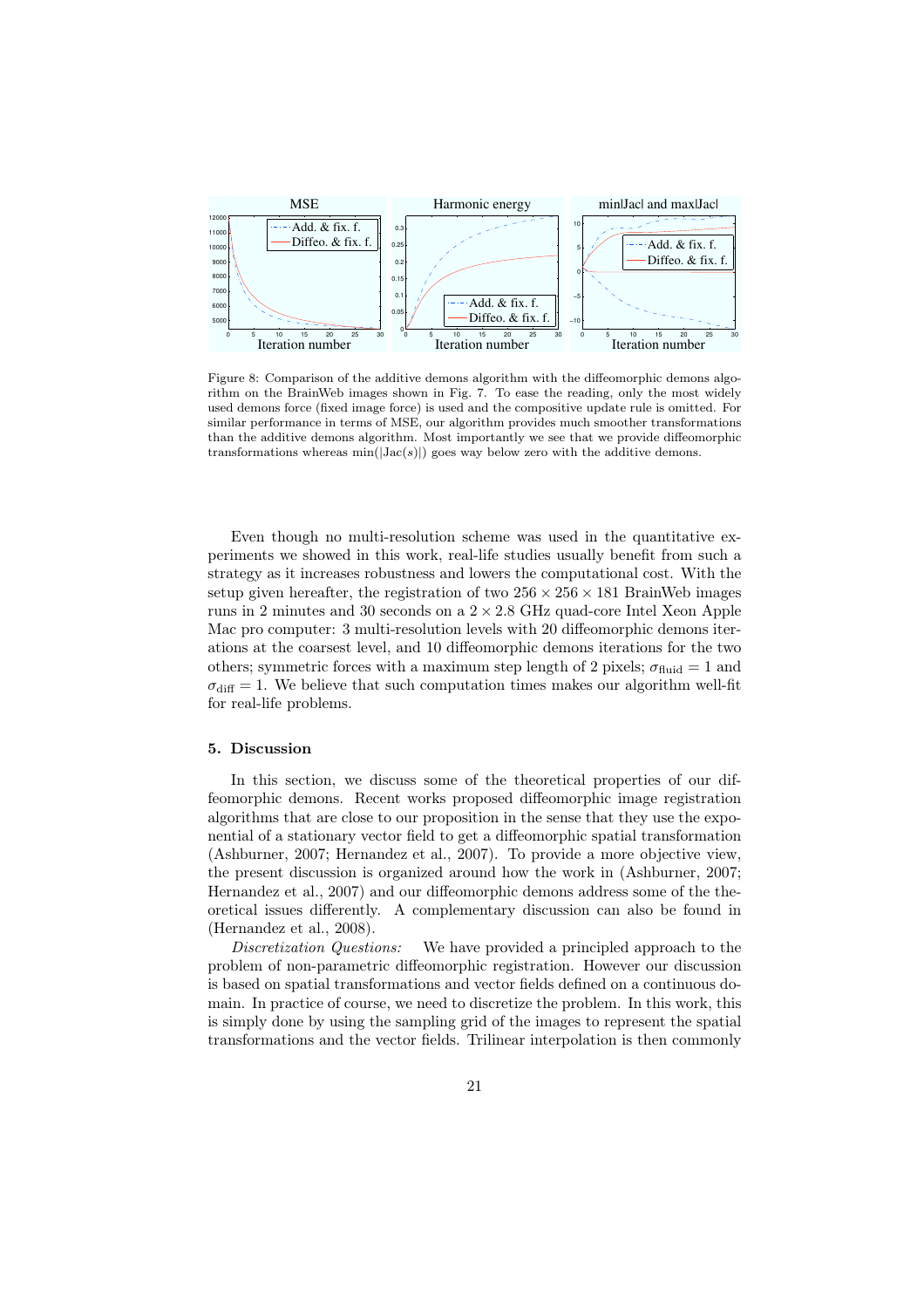used to interpolate between the sampling point. It should however be noted that this discretization is, in theory, not necessarily consistent with the continuous diffeomorphic framework. It might even be argued that diffeomorphisms are not well-posed in the context of discrete grid [\(Bazin et al.](#page-26-11), [2007](#page-26-11)). A somewhat more rigorous approach might be to integrate the interpolation, within the modeling of the problem such as in [\(Ashburner,](#page-25-0) [2007](#page-25-0)) and some finite element based methods. However, since our approach is based on the composition of transformations and that the composition of finite element based transformations cannot in general be represented by a similar finite element based transformations it is not clear what the advantage would be. Furthermore, this would induce a larger computational cost.

In our results, we have shown that, in general, the diffeomorphic demons provided spatial transformations whose Jacobians remain positive. It might however not be always the case. The way we compute the Jacobian is by finite difference on the sampling grid. This computational framework is however, in theory, not necessarily consistent with the continuous diffeomorphic setup. It might indeed well be the case that a true continuous diffeomorphism has negative Jacobians when evaluated by finite difference on a sampling grid. This would simply mean that, in some sense, our sampling grid does not meet the Nyquist criterion for the spatial transformation we consider. In [\(Ashburner](#page-25-0), [2007](#page-25-0)), the author proposed to use a computation of the Jacobian of the transformation that is more consistent with the composition of spatial transformations. If we know the Jacobian of two transformations, the analytical Jacobian of the composition at a given point can be computed through matrix multiplication. This has the advantage of better estimating the true Jacobian. However, since we still represent the composed transformation on the sampling grid, it can in this case be argued that the Jacobian is not consistent with the representation of the transformation. This would also result in a more computationally intensive scheme as we would need to compute and store the Jacobian at each iteration. In our setting, we also use a smoothing of the transformation. Because of this smoothing, it is in the end difficult to get an analytical form of the Jacobian of the spatial transformation.

Since statistical analysis and its biological interpretation often relies on the assumption that the Jacobian determinant is positive, potential negative values might appear like a true possible problem. A real solution to this issue would rely on a more powerfull representation of spatial transformations that would be consistent with the composition and the computation of the Jacobian. In practice though, negative Jacobians appear very seldom and if they do, they are only so slightly negative that dismissing them should not lead to any problems for biological interpretation.

Compositive Demons as an Approximate Diffeomorphic Demons: In the results we showed in Section [4,](#page-17-0) we saw that the compositive demons algorithm provides results that are very close to the results of the diffeomorphic demons, with a slight advantage to the diffeomorphic demons.

This conclusion should in fact not be so surprising. A different way of looking at the compositive demons is to realize that the compositive and diffeomorphic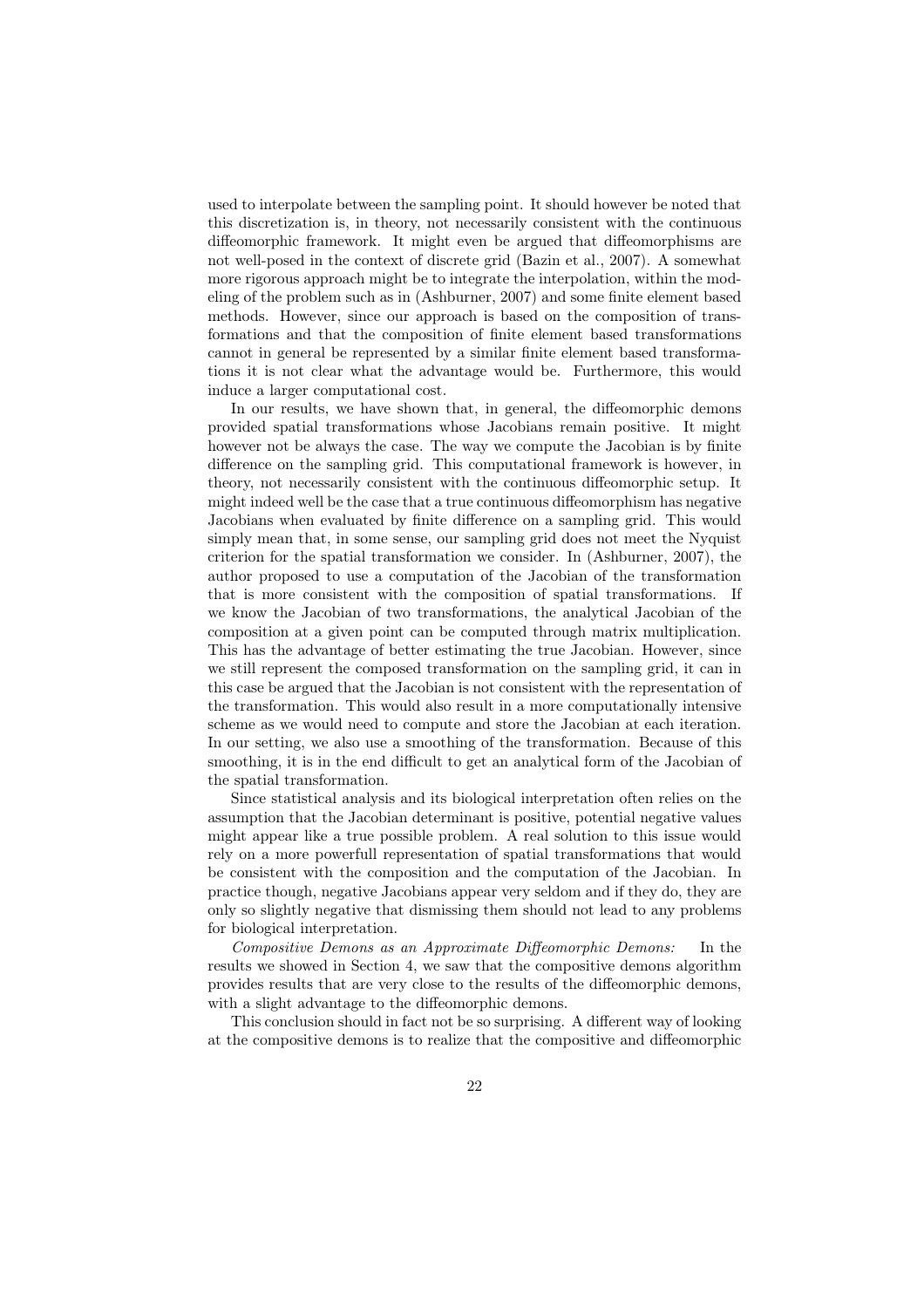adjustment rules are equivalent up to the first-order:

$$
s \circ \exp(u) = s \circ (\mathrm{Id} + u) + O(\|u\|^2).
$$

And since we only use small adjustments, the first-order approximation can provide good results. On a similar point, it is shown in [\(Arsigny et al.](#page-25-2), [2006;](#page-25-2) [Ashburner](#page-25-0), [2007\)](#page-25-0) that, for a given speed vector field, there is an optimal number of steps to compute the exponential. If too many steps are used, we introduce too much numerical errors. Because, in our case, we only use small speed vector fields, it might be better to use very small number of scaling and squaring steps. As Id  $+u$  can also be seen as an exponential computed with zero scaling and squaring steps, it might explain that the compositive demons performs well.

In contrast, if we try to get such a retrospective view of the additive demons, we see that a crude approximation is necessary. We indeed have at the first order,

$$
s \circ \exp(\boldsymbol{u})(p) \approx s(p) + \operatorname{Jac}(s)(p).\boldsymbol{u}(p),
$$

which basically implies that the additive demons can be seen as an approximation of the diffeomorphic demons if we disregard the influence of the Jacobian of the current transformation. This Jacobian can actually be quite far from the identity.

All in all, we do believe that even if the results of the diffeomorphic demons are only slightly better when compared to the compositive demons, the algorithm we developed leads to a mathematically sound framework for dealing with diffeomorphisms. Future work should aim at finding how to automatically compute the number of steps in the exponential. It might well be the case that, since we only use small velocity fields, most of the time the optimum number should be zero.

Different Ways of Using the Exponential: We have seen that the parameterization of diffeomorphic transformations through a stationary speed vector field presented in [\(Arsigny et al.](#page-25-2), [2006](#page-25-2)), provides a very efficient framework for dealing with diffeomorphisms. It is thus not surprising to see that several groups have started using it. In the diffeomorphic demons, we chose to use this parameterization to encode an adjustment that needs to be made to the current transformation. In [\(Ashburner](#page-25-0), [2007](#page-25-0); [Hernandez et al.,](#page-27-2) [2007\)](#page-27-2), the authors propose to use a complete transformation parameterized by a speed vector field.

The approaches of [\(Ashburner,](#page-25-0) [2007\)](#page-25-0) and [\(Hernandez et al.,](#page-27-2) [2007\)](#page-27-2) have several advantages as well as several drawbacks. First of all, it is argued in [\(Arsigny et al.,](#page-25-2) [2006\)](#page-25-2) that the exponential is a smooth one-to-one mapping between an open neighborhood of the zero speed vector field and an open neighborhood of the identity transformation. It is still not clear which elements of the group of diffeomorphic transformations can be reached with the exponential, i.e., what is the size of the target open neighborhood. In our approach, as we iteratively compose the current transformation with a small exponential update, we don't suffer from this problem. In the finite-dimensional case, for example, even if all the elements of the Lie group cannot be directly reached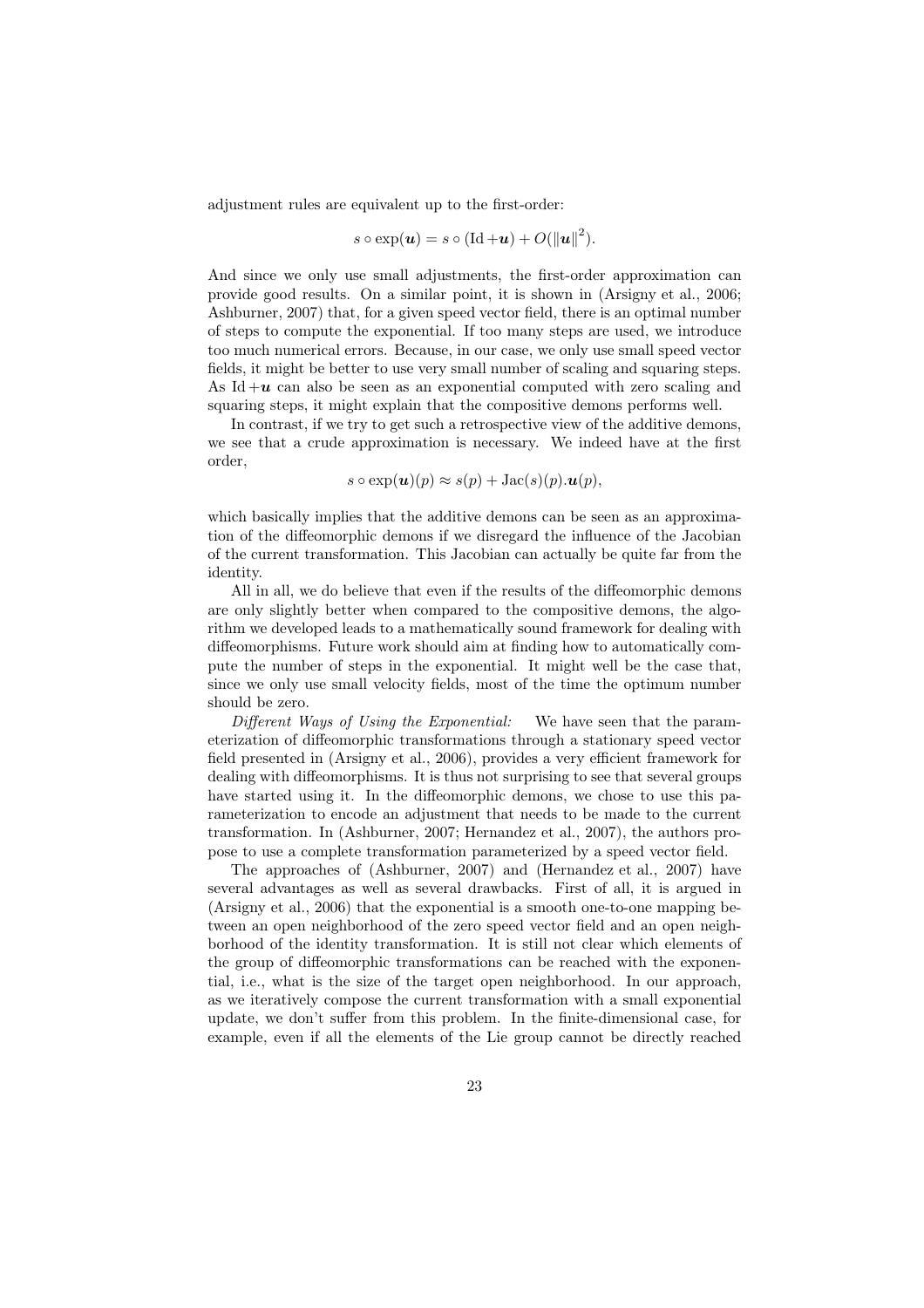through the exponential, they can still all be reached through a composition of two exponentials [\(Wüstner](#page-29-8), [2003](#page-29-8)). When using a single parameterization in the Lie algebra, it might therefore be useful to investigate the image of the exponential map.

In the diffeomorphic demons, we chose to use a regularization through a Gaussian smoothing on the spatial transformation. This may, in theory, not always be consistent with the diffeomorphic framework. It does however provide a very efficient regularization in terms of computation time. It is also familiar to many people in the field of biomedical image analysis. The most important benefit we get from it is, however, that it allows us to decouple the minimization problem into an alternate scheme composed of very easy steps. In [\(Ashburner,](#page-25-0) [2007\)](#page-25-0), the author chose to introduce a regularization term on the speed vector field that is used to parameterize the complete diffeomorphisms. While this is consistent with its use of the exponential and allows him to propose an inverse consistent scheme, it is somewhat difficult to interpret the meaning of this regularization and, most importantly, it introduces coupling in the minimization problem. Similarly, since the exponential is not used around zero, we need to compute the derivative of the exponential far from the identity. This introduces additional tight coupling. It is therefore necessary to solve a very large system of equations with a non-trivial sparsity pattern. For typical MR images, in our case, one optimization step requires a time of the order of a second, whereas in [\(Ashburner](#page-25-0), [2007](#page-25-0)) the author reports a computation time of around a minute.

In between these approaches we recently proposed in [\(Vercauteren et al.,](#page-29-5) [2008\)](#page-29-5) a symmetric diffeomorphic registration algorithm that also parameterizes the entire spatial transformation with a stationary speed vector field. An efficient demons-based scheme could however still be applied thanks to the Baker-Campbell-Hausdorff (BCH) approximation proposed in [\(Bossa et al.,](#page-26-12) [2007\)](#page-26-12).

It should also be mentioned that the exponential of [\(Arsigny et al.,](#page-25-2) [2006\)](#page-25-2) is not the only option available to work with diffeomorphisms when time-varying velocity fields are considered to be too demanding from a computational and memory requirement point of view. Another approach, could for example, rely on constraining the large deformation setting by using transformations that satisfy the initial momentum conservation [\(Marsland and McLachlan](#page-27-12), [2007](#page-27-12); [Younes](#page-29-9), [2007\)](#page-29-9). Such representations may also help reducing the influence of the numerical issues involved with the exponential but may at the same time have a computational price.

#### <span id="page-24-0"></span>6. Conclusions

We showed that the demons algorithm could be seen as an optimization procedure on the entire space of displacement fields. By using the efficient second-order minimization (ESM) framework of [\(Benhimane and Malis,](#page-26-0) [2004;](#page-26-0) [Malis](#page-27-1), [2004\)](#page-27-1), the matrix inversion lemma and a local estimation of the image noise, we improved the current understanding of the demons algorithm. A pertinent comparison between the different variants of the demons was provided.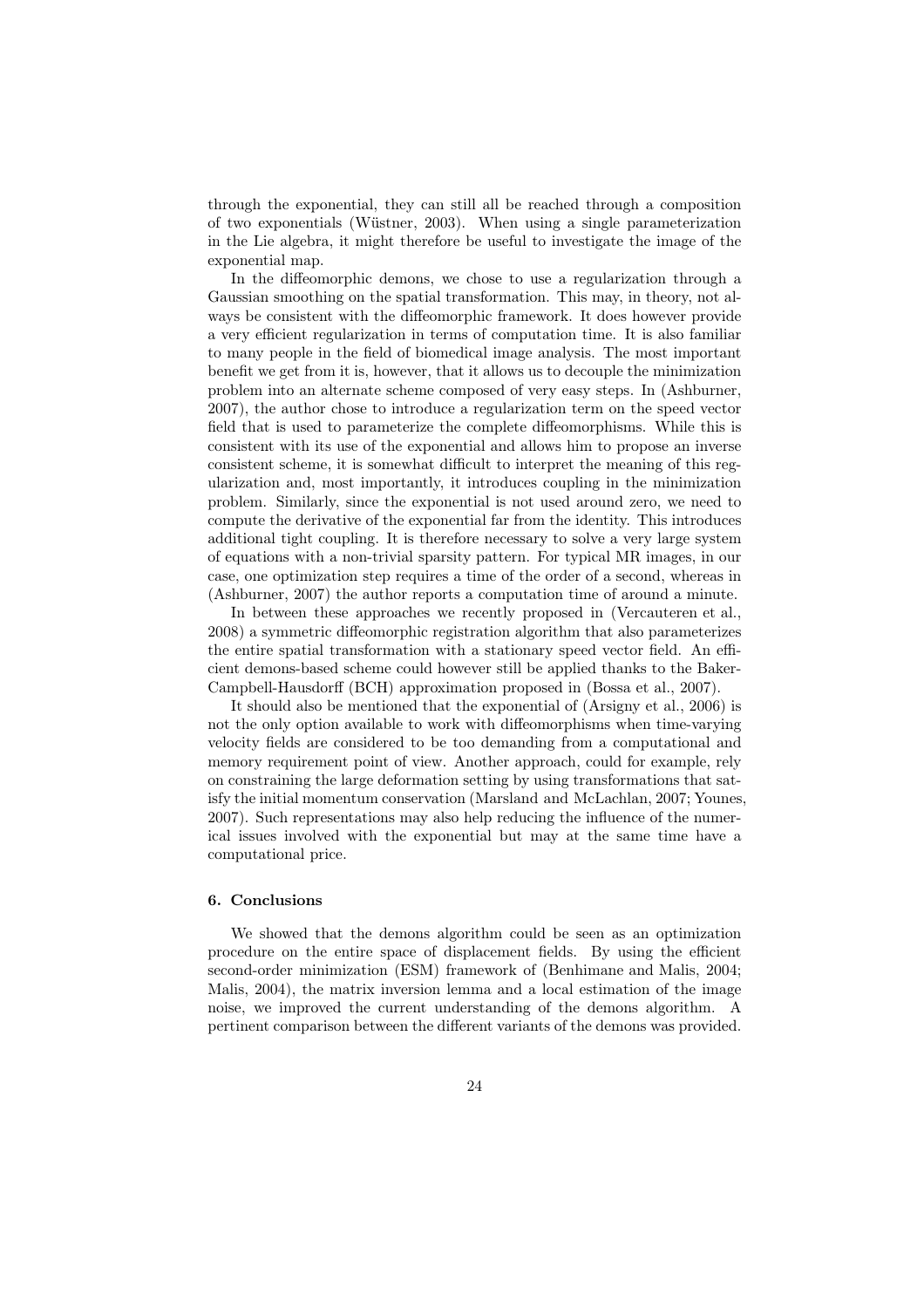Our analysis predicted a theoretical advantage for the symmetric forces variant of the demons algorithm which we confirmed on the practical side.

The final goal of understanding an algorithm is to improve it. One of the main limitations of the demons algorithm is that it does not provide diffeomorphic transformations. By combining a recently developed Lie group framework on diffeomorphisms and an optimization procedure for Lie groups, we showed that the framework in which we cast the demons algorithm could be adapted to provide non-parametric diffeomorphic transformations. Our experiments have shown that our algorithm provides, with respect to the additive demons algorithm, very similar results in terms of visual appearance. This is however achieved with diffeomorphic transformations that are smoother and closer to the true transformations in terms of Jacobians.

Thanks to the open-source implementation of our diffeomorphic demons we proposed in [\(Vercauteren et al.](#page-29-1), [2007b](#page-29-1)), our algorithm has been successfully tested by several independent groups. In [\(Urschler et al.](#page-28-11), [2007](#page-28-11)), the authors reported that our algorithm outperformed several other non-rigid registration schemes. Our algorithm has also been integrated into MedINRIA, the free medical image navigation and research tool of Asclepios research group, INRIA Sophia Antipolis [\(Toussaint et al.](#page-28-12), [2007](#page-28-12)).

In this paper, we have focused on a rather specific registration problem since we only used the simplest image similarity criterion, the mean squared error. Nevertheless, the framework we proposed showed to be versatile enough to be extended to many types of images such as DTI [\(Yeo et al.](#page-29-3), [2008c](#page-29-3)), Cortical surfaces [\(Yeo et al.](#page-29-4), [2008b](#page-29-4)) or 4D time series of cardiac images [\(Peyrat et al.,](#page-28-6) [2008\)](#page-28-6). By borrowing some ideas from [\(Avants et al.,](#page-25-1) [2008](#page-25-1); [Cachier et al.,](#page-26-2) [2003;](#page-26-2) [Hermosillo et al.](#page-27-4), [2002\)](#page-27-4), other similarity criteria could also be used. Finally, a symmetric extension of the diffeomorphic demons was recently proposed in [\(Vercauteren et al.](#page-29-5), [2008](#page-29-5)).

## References

- <span id="page-25-2"></span>Arsigny, V., Commowick, O., Pennec, X., Ayache, N., 2006. A Log-Euclidean framework for statistics on diffeomorphisms. In: Larsen, R., Nielsen, M., Sporring, J. (Eds.), Proc. MICCAI'06. Vol. 4190 of LNCS. Springer-Verlag, pp. 924–931.
- <span id="page-25-0"></span>Ashburner, J., Oct. 2007. A fast diffeomorphic image registration algorithm. Neuroimage 38 (1), 95–113.
- <span id="page-25-3"></span>Aubert-Broche, B., Griffin, M., Pike, G. B., Evans, A. C., Collins, D. L., Nov. 2006. Twenty new digital brain phantoms for creation of validation image data bases. IEEE Trans. Med. Imag. 25 (11), 1410–1416.
- <span id="page-25-1"></span>Avants, B. B., Epstein, C. L., Grossman, M., Gee, J. C., Feb. 2008. Symmetric diffeomorphic image registration with cross-correlation: Evaluating automated labeling of elderly and neurodegenerative brain. Med. Image Anal. 12 (1), 26–41.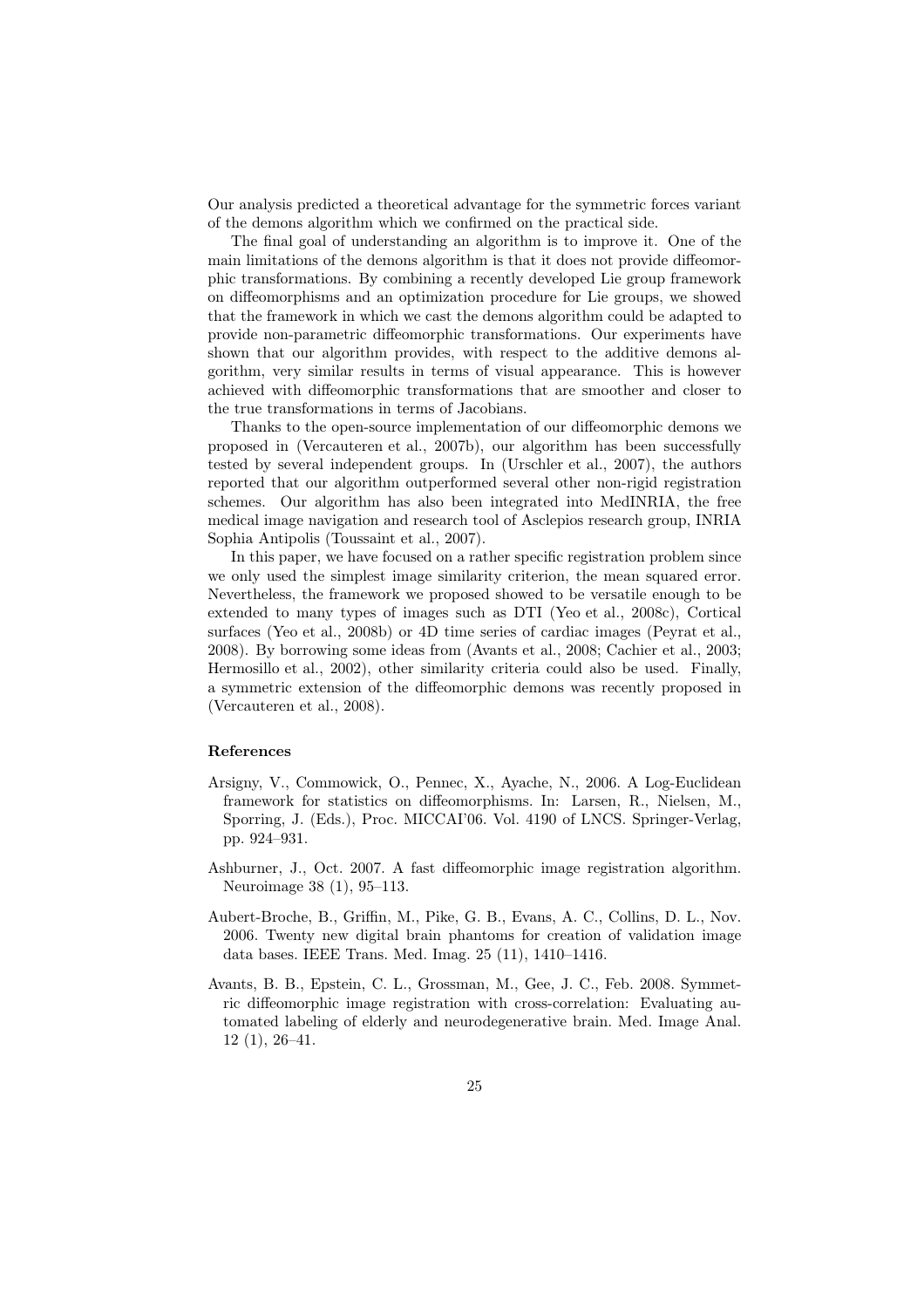- <span id="page-26-4"></span>Barron, J. L., Fleet, D. J., Beauchemin, S. S., Feb. 1994. Performance of optical flow techniques. Int. J. Comput. Vis.  $12$   $(1)$ ,  $43-77$ .
- <span id="page-26-11"></span>Bazin, P.-L., Ellingsen, L. M., Pham, D. L., Jul. 2007. Digital homeomorphisms in deformable registration. In: Karssemeijer, N., Lelieveldt, B. P. F. (Eds.), Proc. IPMI'07. Vol. 4584 of LNCS. Springer-Verlag, Kerkrade, The Netherlands, pp. 211–222.
- <span id="page-26-3"></span>Beg, M. F., Miller, M. I., Trouvé, A., Younes, L., Feb. 2005. Computing large deformation metric mappings via geodesic flows of diffeomorphisms. Int. J. Comput. Vis. 61 (2), 139–157.
- <span id="page-26-0"></span>Benhimane, S., Malis, E., Sep. 2004. Real-time image-based tracking of planes using efficient second-order minimization. In: Proc. IROS'04. Sendai, Japan, pp. 943–948.
- <span id="page-26-1"></span>Benhimane, S., Malis, E., Jul. 2007. Homography-based 2d visual tracking and servoing. Int. J. Rob. Res. 26 (7), 661–676.
- <span id="page-26-12"></span>Bossa, M., Hernandez, M., Olmos, S., Oct. 2007. Contributions to 3D diffeomorphic atlas estimation: Application to brain images. In: Ayache, N., Ourselin, S., Maeder, A. J. (Eds.), Proc. MICCAI'07. Vol. 4792 of LNCS. Springer-Verlag, Brisbane, Australia, pp. 667–674.
- <span id="page-26-6"></span>Bro-Nielsen, M., Gramkov, C., Sep. 1996. Fast fluid registration of medical images. In: Proc. VBC'96. pp. 267–276.
- <span id="page-26-7"></span>Cachier, P., Ayache, N., May 2004. Isotropic energies, filters and splines for vectorial regularization. J. Math. Imag. Vision 20 (3), 251–265.
- <span id="page-26-2"></span>Cachier, P., Bardinet, E., Dormont, D., Pennec, X., Ayache, N., Feb. 2003. Iconic feature based nonrigid registration: The PASHA algorithm. Comput. Vis. Image Underst. 89 (2–3), 272–298.
- <span id="page-26-9"></span>Chefd'hotel, C., Hermosillo, G., Faugeras, O., 2002. Flows of diffeomorphisms for multimodal image registration. In: Proc. ISBI'02. pp. 753–756.
- <span id="page-26-10"></span>Christensen, G. E., Geng, X., Kuhl, J. G., Bruss, J., Grabowski, T. J., Pirwani, I. A., Vannier, M. W., Allen, J. S., Damasio, H., Jul. 2006. Introduction to the non-rigid image registration evaluation project (NIREP). In: Pluim, J. P., Likar, B., Gerritsen, F. A. (Eds.), Proc. WBIR'06. Vol. 4057/2006 of LNCS. Springer, Utrecht, The Netherlands, pp. 128–135.
- <span id="page-26-5"></span>Christensen, G. E., Joshi, S. C., Miller, M. I., Dec. 1997. Volumetric transformation of brain anatomy. IEEE Trans. Med. Imag. 16 (6), 864–877.
- <span id="page-26-8"></span>Christensen, G. E., Rabitt, R. D., Miller, M. I., Oct. 1996. Deformable templates using large deformation kinematics. IEEE Trans. Image Process. 5 (10), 1435– 1447.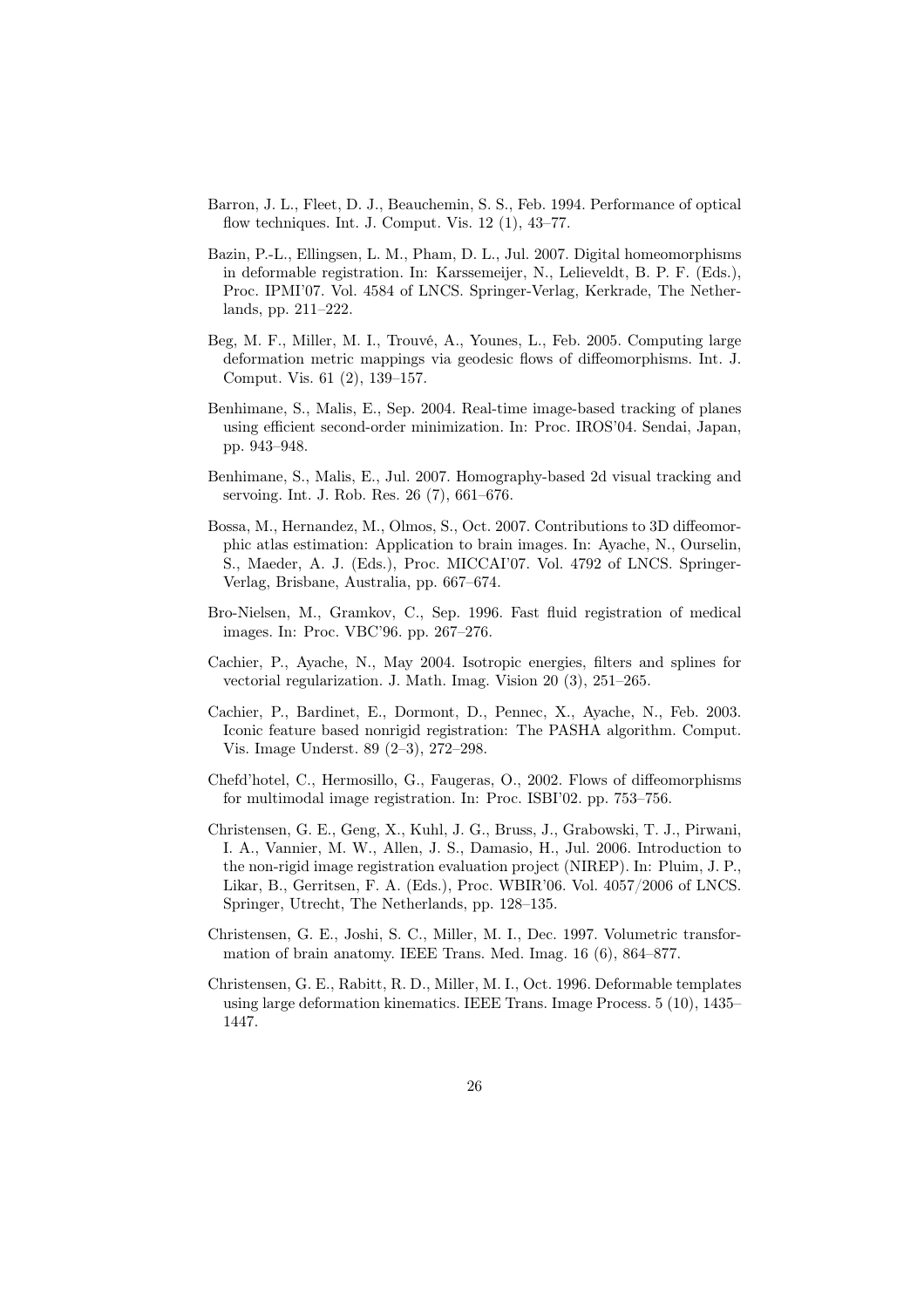- <span id="page-27-10"></span>Helgason, S., 2001. Differential Geometry, Lie Groups, and Symmetric Spaces. American Mathematical Society.
- <span id="page-27-4"></span>Hermosillo, G., Chefd'Hotel, C., Faugeras, O., Dec. 2002. Variational methods for multimodal image matching. Int. J. Comput. Vis. 50 (3), 329–343.
- <span id="page-27-2"></span>Hernandez, M., Bossa, M. N., Olmos, S., Oct. 2007. Registration of anatomical images using geodesic paths of diffeomorphisms parameterized with stationary vector fields. In: Proc. MMBIA Workshop of ICCV'07. Rio de Janeiro, Brazil, pp. 1–8.
- <span id="page-27-11"></span>Hernandez, M., Olmos, S., Pennec, X., Sep. 2008. Comparing algorithms for diffeomorphic registration: Stationary LDDMM and diffeomorphic demons. In: Proc. MFCA Workshop of MICCAI'08. New York, NY.
- <span id="page-27-0"></span>Ibáñez, L., Schroeder, W., Ng, L., Cates, J., 2005. The ITK Software Guide. Kitware, Inc., 2nd Edition.
- <span id="page-27-6"></span>Joshi, S. C., Miller, M. I., Aug. 2000. Landmark matching via large deformation diffeomorphisms. IEEE Trans. Image Process. 9 (8), 1357–1370.
- <span id="page-27-7"></span>Leow, A. D., Yanovsky, I., Chiang, M.-C., Lee, A. D., Klunder, A. D., Lu, A., Becker, J. T., Davis, S. W., Toga, A. W., Thompson, P. M., 2007. Statistical properties of jacobian maps and the realization of unbiased large-deformation nonlinear image registration. IEEE Trans. Med. Imag. 26 (6), 822–832.
- <span id="page-27-5"></span>Lepore, N., Brun, C., Chou, Y.-Y., Chiang, M.-C., Dutton, R. A., Hayashi, K. M., Luders, E., Lopez, O. L., Aizenstein, H. J., Toga, A. W., Becker, J. T., Thompson, P. M., Jan. 2008. Generalized tensor-based morphometry of HIV/AIDS using multivariate statistics on deformation tensors. IEEE Trans. Med. Imag. 27 (1), 129–141.
- <span id="page-27-9"></span>Mahony, R., Manton, J. H., Aug. 2002. The geometry of the Newton method on non-compact Lie-groups. J. Global Optim. 23 (3), 309–327.
- <span id="page-27-1"></span>Malis, E., Apr. 2004. Improving vision-based control using efficient second-order minimization techniques. In: Proc. ICRA'04.
- <span id="page-27-12"></span>Marsland, S., McLachlan, R. I., Jul. 2007. A Hamiltonian particle method for diffeomorphic image registration. In: Karssemeijer, N., Lelieveldt, B. P. F. (Eds.), Proc. IPMI'07. Vol. 4584 of LNCS. Springer-Verlag, Kerkrade, The Netherlands, pp. 396–407.
- <span id="page-27-3"></span>Marsland, S., Twining, C., 2004. Constructing diffeomorphic representations for the groupwise analysis of non-rigid registrations of medical images. IEEE Trans. Med. Imag. 23 (8), 1006–1020.
- <span id="page-27-8"></span>Miller, M. I., Joshi, S. C., Christensen, G. E., 1998. Large deformation fluid diffeomorphisms for landmark and image matching. In: Toga, A. (Ed.), Brain Warping. Elsevier, pp. 115–131.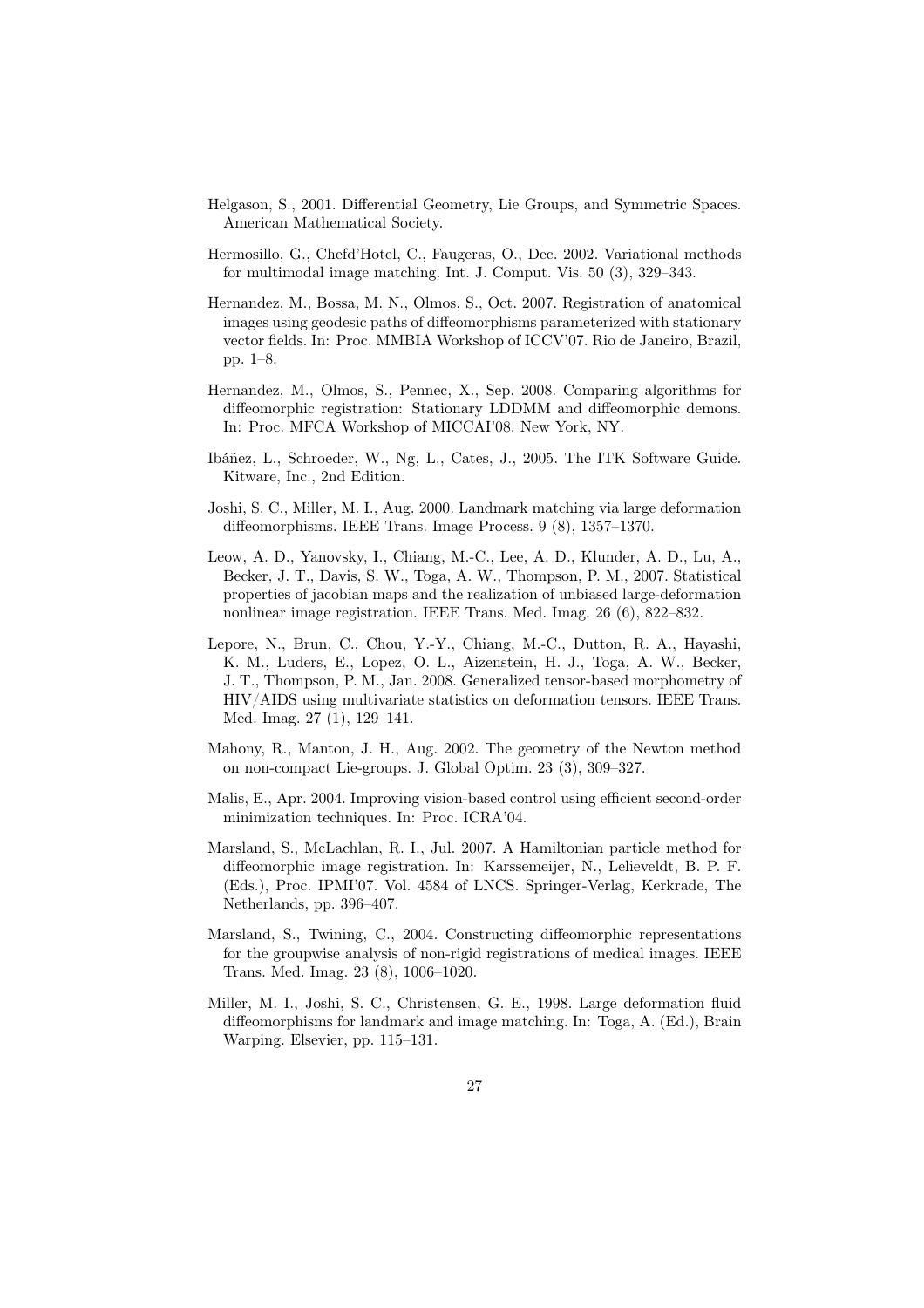- <span id="page-28-4"></span>Modersitzki, J., 2004. Numerical Methods for Image Registration. Oxford University Press.
- <span id="page-28-10"></span>Noblet, V., Heinrich, C., Heitz, F., Armspach, J.-P., May 2005. 3-D deformable image registration: A topology preservation scheme based on hierarchical deformation models and interval analysis optimization. IEEE Trans. Image Process. 14 (5), 553–566.
- <span id="page-28-3"></span>Pennec, X., Cachier, P., Ayache, N., 1999. Understanding the *demon's algo*rithm: 3D non-rigid registration by gradient descent. In: Proc. MICCAI'99. Vol. 1679 of LNCS. Springer-Verlag, pp. 597–605.
- <span id="page-28-6"></span>Peyrat, J.-M., Sermesant, M., Pennec, X., Delingette, H., Xu, C., Ayache, N., Sep. 2008. Registration of 4D time-series of cardiac images with multichannel diffeomorphic demons. In: Proc. MICCAI'08. LNCS. Springer-Verlag, New York, USA.
- <span id="page-28-2"></span>Rogelj, P., Kovačič, S., Jun. 2006. Symmetric image registration. Med. Image Anal. 10 (3), 484–493.
- <span id="page-28-9"></span>Rueckert, D., Aljabar, P., Heckemann, R. A., Hajnal, J. V., Hammers, A., 2006. Diffeomorphic registration using B-splines. In: Larsen, R., Nielsen, M., Sporring, J. (Eds.), Proc. MICCAI'06. Vol. 4191 of LNCS. Springer-Verlag, pp. 702–709.
- <span id="page-28-1"></span>Thirion, J.-P., 1998. Image matching as a diffusion process: An analogy with Maxwell's demons. Med. Image Anal. 2 (3), 243–260.
- <span id="page-28-12"></span>Toussaint, N., Souplet, J.-C., Fillard, P., Nov. 2007. MedINRIA: Medical image navigation and research tool by INRIA. In: Proc. IMIAV Workshop of MICCAI'07. Brisbane, Australia.
- <span id="page-28-5"></span>Trouvé, A., Jul. 1998. Diffeomorphisms groups and pattern matching in image analysis. Int. J. Comput. Vis. 28 (3), 213–221.
- <span id="page-28-11"></span>Urschler, M., Kluckner, S., Bischof, H., Nov. 2007. A framework for comparison and evaluation of nonlinear intra-subject image registration algorithms. Insight Journal – ISC/NA-MIC Workshop on Open Science at MICCAIAvailable online with code source at <http://hdl.handle.net/1926/561>.
- <span id="page-28-8"></span>Vaillant, M., Miller, M. I., Younes, L., Trouvé, A., 2004. Statistics on diffeomorphisms via tangent space representations. Neuroimage 23 (S1), 161–169.
- <span id="page-28-7"></span>Vercauteren, T., Jan. 2008. Image registration and mosaicing for dynamic in vivo fibered confocal microscopy. PhD thesis, École Nationale Supérieure des Mines de Paris.
- <span id="page-28-0"></span>Vercauteren, T., Pennec, X., Malis, E., Perchant, A., Ayache, N., Jul. 2007a. Insight into efficient image registration techniques and the demons algorithm. In: Karssemeijer, N., Lelieveldt, B. P. F. (Eds.), Proc. IPMI'07. Vol. 4584 of LNCS. Springer-Verlag, Kerkrade, The Netherlands, pp. 495–506.